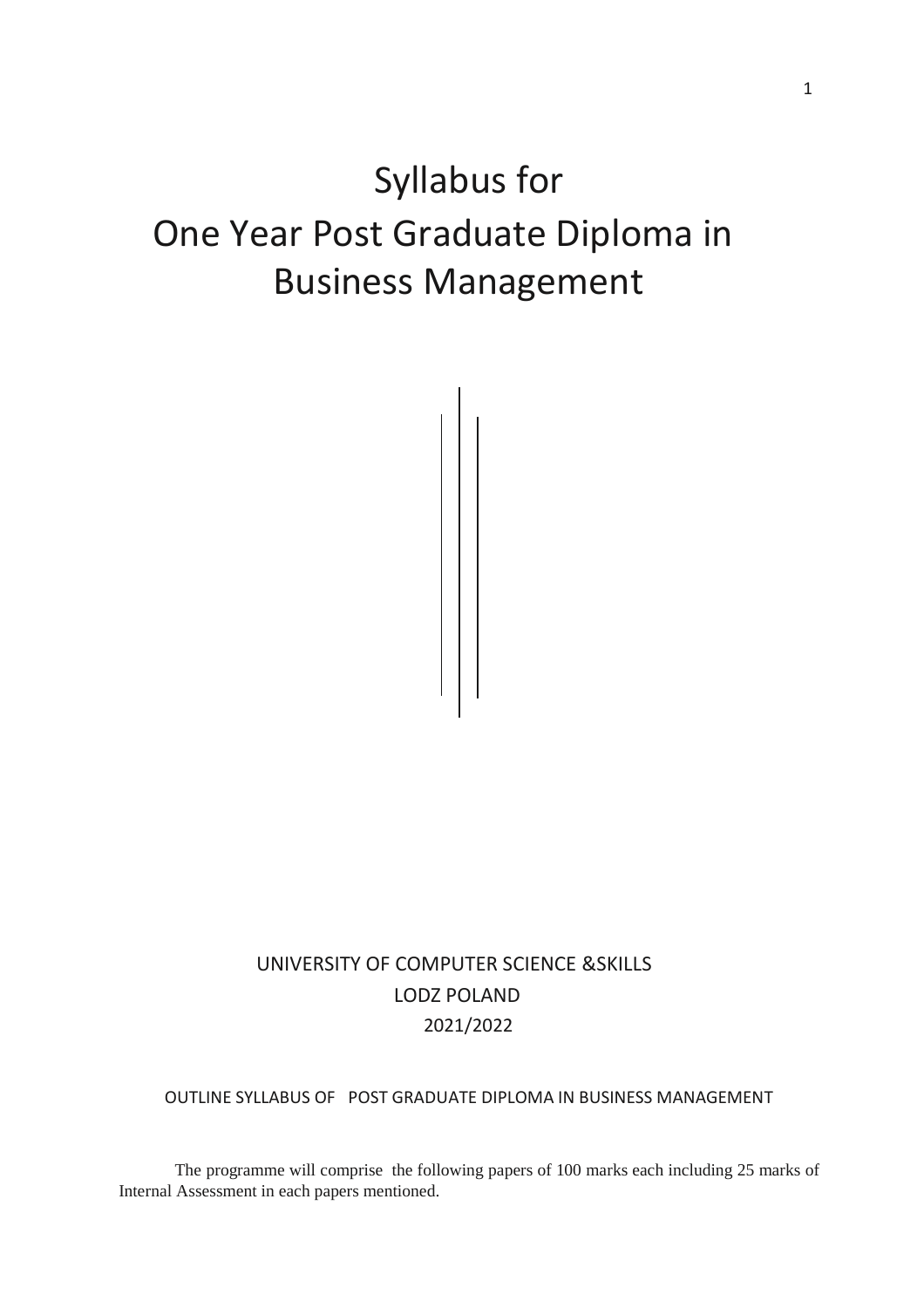#### FIRST SEMESTER :

Compulsory Papers

| Paper 101 | <b>Management Process</b>                  |
|-----------|--------------------------------------------|
| Paper 102 | <b>Quantitative Techniques</b>             |
| Paper 103 | <b>Managerial Economics</b>                |
| Paper 104 | Business and Economic Environment, and     |
|           | <b>Business Laws</b>                       |
| Paper 105 | Organisational Behaviour and Communication |
| Paper 106 | <b>Management Accounting</b>               |
| Paper 107 | <b>Entrepreneurial Development</b>         |
| Paper 108 | <b>Computer Application and MIS</b>        |

#### SECOND SEMESTER :

Compulsory Papers

| Paper 201 |                          | Human Resource Management            |
|-----------|--------------------------|--------------------------------------|
| Paper 202 | $\overline{\phantom{0}}$ | <b>Financial Management</b>          |
| Paper 203 | $\overline{\phantom{0}}$ | <b>Marketing Management</b>          |
| Paper 204 |                          | Production and Operations Management |
| Paper 205 | -                        | <b>Research Methodology</b>          |

#### SPECIALISATION (OPTIONAL) :

### Group 1 - Project Management

| Paper 211 | Project Planning & Analysis                               |
|-----------|-----------------------------------------------------------|
| Paper 212 | Project Investment & Budgeting                            |
| Paper 213 | Project Management                                        |
|           | Details Project Report (2nd Semeser) is compulsory to all |

students carrying 100 marks.

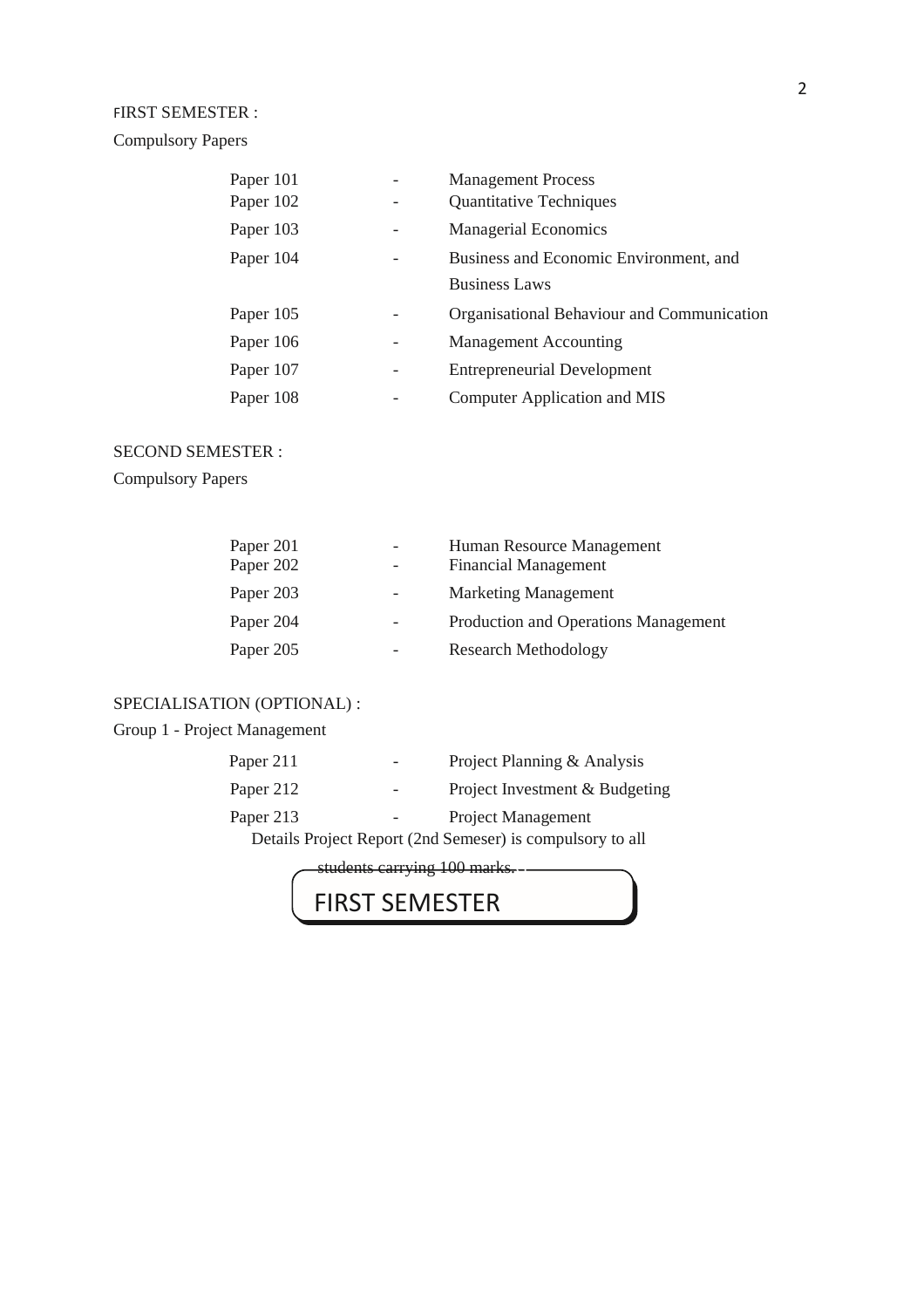FIRST SEMESTER :

#### Compulsory Paper

PAPER - 101

### MANAGEMENT PROCESS

|    | Unit 1              | $\mathbb{R}^{\mathbb{Z}}$ | Introduction:                                                                                                                                                                                                           |  |  |  |  |
|----|---------------------|---------------------------|-------------------------------------------------------------------------------------------------------------------------------------------------------------------------------------------------------------------------|--|--|--|--|
|    |                     |                           | Nature and scope of management; Functions, Skills and Roles of a Manager,<br>Evolution of Management thought; Scientific, Behavioural, Systems and                                                                      |  |  |  |  |
|    |                     |                           | Contingency Approaches, Social responsibility of business.                                                                                                                                                              |  |  |  |  |
|    | Unit 2              |                           |                                                                                                                                                                                                                         |  |  |  |  |
|    |                     |                           | Planning and Decision Making:                                                                                                                                                                                           |  |  |  |  |
|    |                     |                           | Significance of planning, Planning Process; MBO, Nature of Managerial<br>Decision Making and Decision Making and Decision Making Process.                                                                               |  |  |  |  |
|    | Unit 3              |                           |                                                                                                                                                                                                                         |  |  |  |  |
|    |                     |                           | Organisation Structure, Authority and Delegation:                                                                                                                                                                       |  |  |  |  |
|    |                     |                           | Departmentation; Span of Management, Types of Organisations, Structure,<br>Organisation Design, Delegation of Authority, Line and Staff Authority and<br>Decentralization.                                              |  |  |  |  |
|    |                     |                           |                                                                                                                                                                                                                         |  |  |  |  |
|    | Unit 4              |                           |                                                                                                                                                                                                                         |  |  |  |  |
|    |                     |                           | Motivation and Leadership:                                                                                                                                                                                              |  |  |  |  |
|    |                     |                           | Importance of Motivation, Maslow's Hierarchy of needs, ERG Theory, Two<br>Factors theory of Motivation, Significance of Leadership, the Trait<br>Approach, Behavioural Approach and Contingency Approach to Leadership. |  |  |  |  |
|    |                     |                           |                                                                                                                                                                                                                         |  |  |  |  |
|    | Unit 5              |                           | Controlling:<br>Meaning, Types of Control, Methods and Control Process; Emerging Trends                                                                                                                                 |  |  |  |  |
|    |                     |                           | in Corporate Governance.                                                                                                                                                                                                |  |  |  |  |
|    | Suggested Books:    |                           |                                                                                                                                                                                                                         |  |  |  |  |
|    | 1. Allen, L.A.:     |                           | Management and Organization - (New York, McGraw Hill<br><b>Book Publishers</b> )                                                                                                                                        |  |  |  |  |
| 2. | Drucker, Peter, F : |                           | The Practice of Management - (Delhi Allied Publishers)                                                                                                                                                                  |  |  |  |  |
| 3. | Drucker, Peter, F : |                           | Management : Task, Responsibilities, Practices - (Delhi,<br>Allied Publishers (P) Ltd.)                                                                                                                                 |  |  |  |  |
| 4. | Glueeck, W.F.       |                           | Management - (Illinois, Dryden, Press)                                                                                                                                                                                  |  |  |  |  |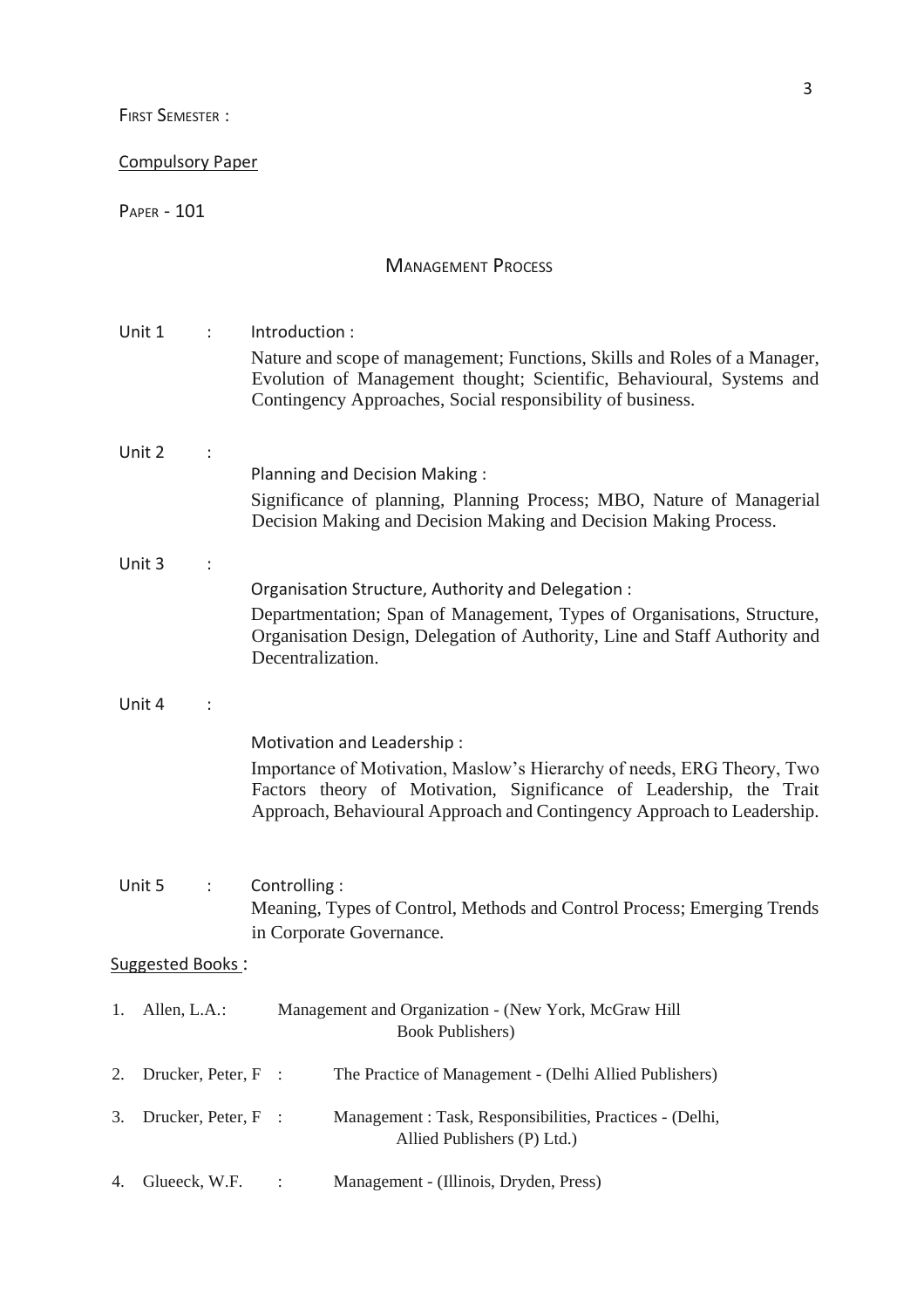| 5. | Koontz, H. and<br>O'Donnel C |                | Management: A Systems and Contingency analysis of<br>$\ddot{\cdot}$<br>Managerial Functions - (McGraw Hill) |
|----|------------------------------|----------------|-------------------------------------------------------------------------------------------------------------|
| 6. | Koontz, H and<br>O'Donnel C  |                | Essentials of Management - (McGraw Hill)<br>$\ddot{\cdot}$                                                  |
| 7. | New Man Summer<br>& Warren   |                | Process of Management - (Delhi, Prentice Hall)<br>$\ddot{\phantom{a}}$                                      |
| 8. | Masie J.L. :                 |                | Essentials of Management - (Delhi, Prentice Hall)                                                           |
| 9. | Reddin, W.S.                 | ÷              | Effective Management by Objectives : The 3-D Method of<br>MBO-(Delhi, Tata McGraw Hill)                     |
|    | 10. Haynes & Massie :        |                | Management, Analysis, Concept and Cases - (Delhi,<br>Prentice Hall)                                         |
|    | Reference Books              |                |                                                                                                             |
| 1. | Banerjee M.                  | $\ddot{\cdot}$ | Modern Management                                                                                           |
| 2. | Niles Mary Cushing           |                | The Essence of Management (Bombay, Orient Longmans)<br>$\ddot{\phantom{0}}$                                 |
| 3. | Clough, Donal J.             | $\sim$ 1       | Concept of Management Science (New Delhi, Prentice<br>Hall)                                                 |
| 4. |                              |                | Claude George S(Jr) : Management in Industry (New Delhi, Prentice Hall) 5. Terry George R :                 |

Principles of Management - (Illionios, richard D Irwin)

#### 6. Stoner, James A.F.

& Freeman, R.E. : "Management" Prentice Hall of India, New Delhi FIRST SEMESTER :

#### Compulsory Paper

PAPER - 102

#### QUANTITATIVE TECHNIQUES

Unit 1 : Quantitative Techniques : Concept, Meaning and classification of Q.T. Functions and application of Statistical Techniques and Operations Research (O.R.) Models in decision making.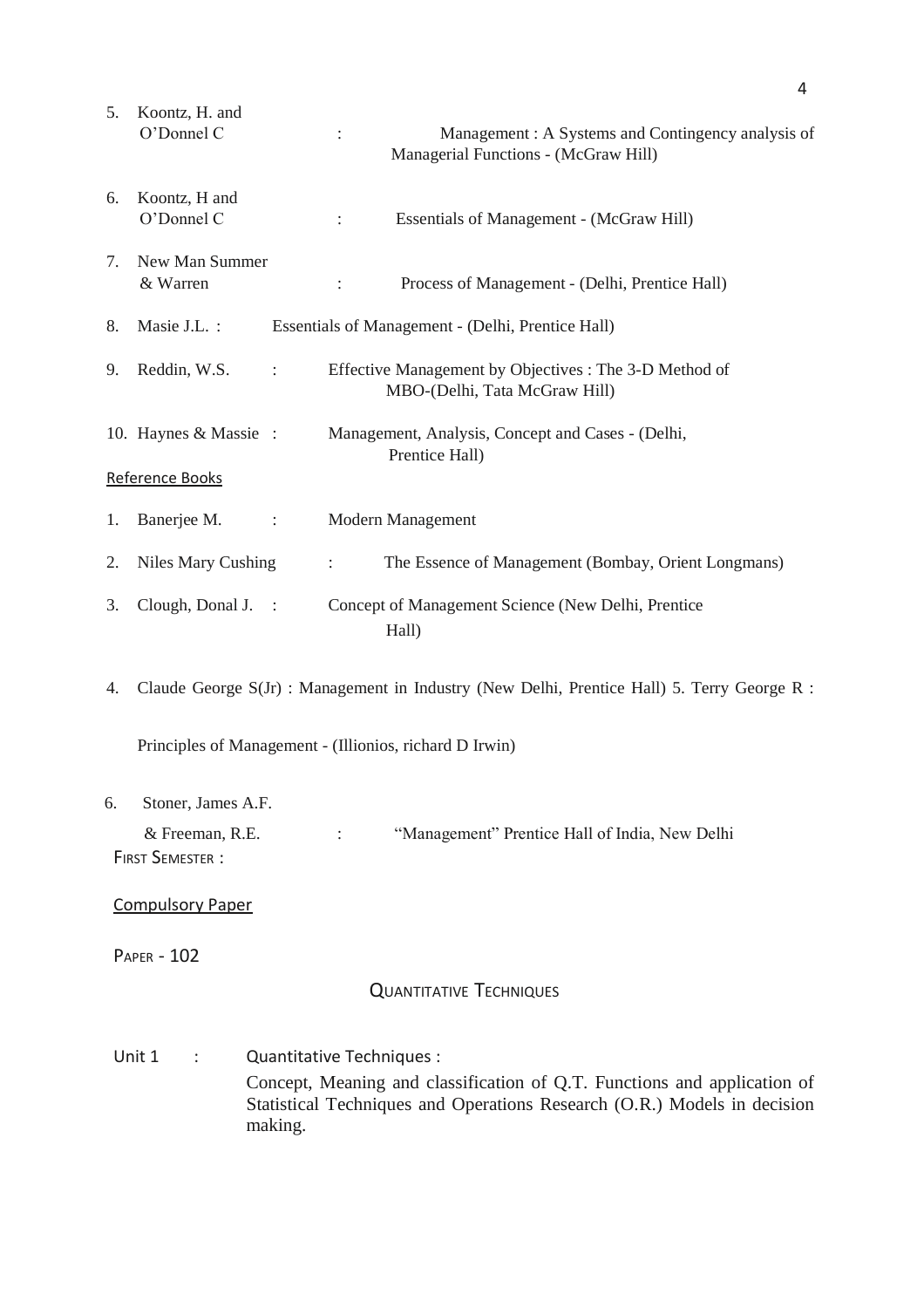| Unit 2 |                  |                                         |                                 |                |                                                                                                                                                                                                                                                                                                                                               |
|--------|------------------|-----------------------------------------|---------------------------------|----------------|-----------------------------------------------------------------------------------------------------------------------------------------------------------------------------------------------------------------------------------------------------------------------------------------------------------------------------------------------|
|        |                  |                                         |                                 |                | Measures of Central Tendency and Dispersion:<br>Measures of central tendency-arithmetic mean, geometric mean, median,<br>mode, quartile, measures of dispersion-range, quartile deviation, mean<br>deviation, standard of deviation, variance and co-efficient of variance.                                                                   |
| Unit 3 |                  | $\ddot{\phantom{a}}$                    |                                 |                |                                                                                                                                                                                                                                                                                                                                               |
|        |                  |                                         | <b>Statistical Analysis:</b>    |                | Time Series - Analysis of time series and their applications; Index Numbers<br>- classification, methods of constructing Index number, analysis and<br>application of Index Numbers; Correlation analysis - meaning, types,<br>methods and its uses; Regression analysis - meaning, types, methods, model<br>development and its application. |
| Unit 4 |                  |                                         |                                 |                |                                                                                                                                                                                                                                                                                                                                               |
|        |                  |                                         | <b>Optimisation Techniques:</b> |                |                                                                                                                                                                                                                                                                                                                                               |
|        |                  |                                         |                                 |                | Introduction to Linear Programming :Graphical Solution and Simplex                                                                                                                                                                                                                                                                            |
|        |                  |                                         |                                 |                | Method of Linear Programming, Dual of a linear programming problem,                                                                                                                                                                                                                                                                           |
|        |                  |                                         |                                 |                | Elementary Transportation and Assignment problems.                                                                                                                                                                                                                                                                                            |
| Unit 5 | $\sim$ 100 $\pm$ |                                         | Network Analysis:               |                | Introduction to Network, concepts and PERT & CPM Techniques,                                                                                                                                                                                                                                                                                  |
|        |                  |                                         |                                 |                | computations in PERT Network and probability consideration, Application                                                                                                                                                                                                                                                                       |
|        |                  |                                         | Areas - PERT-COST Analysis.     |                |                                                                                                                                                                                                                                                                                                                                               |
|        |                  | Suggested Books:                        |                                 |                |                                                                                                                                                                                                                                                                                                                                               |
|        | Herbert F        |                                         |                                 |                | 1. Vasxonyl Andrew and Spirer : Quantitative Analysis for Business, Prentice Hall of India                                                                                                                                                                                                                                                    |
| 2.     |                  | Levin, Rl. Rusin D.S.<br>and Stinson.J. |                                 | $\vdots$       | Quantitative Approaches to Management, Mc Graw Hill                                                                                                                                                                                                                                                                                           |
| 3.     | Lapin. L.L.      |                                         |                                 | $\ddot{\cdot}$ | Quantitative Techniques for Business Decision Making. Harcenst<br><b>Brance</b>                                                                                                                                                                                                                                                               |
| 4.     | Godfrey          |                                         |                                 | $\ddot{\cdot}$ | A quantitative Methods for Managers Edward Arnold                                                                                                                                                                                                                                                                                             |
| 5.     | Cooke, W.P.      |                                         |                                 |                | Quantitative Methods for Management Decision McGraw Hill                                                                                                                                                                                                                                                                                      |

Quantitative Methods for Managerial Decisions.

: Quantitative Techniques for Managerial Decision, Making, Wiley<br>Eastern, New Delhi9. Raghavachari, M. 1985

Raghavachari, M. 1985

(AddissionWesley)

7. Markland, Robert E. : Quantitative Methods for Management Decisions (Willey Int.)

6. Brown KS & Revelle J.B. :

8. Shenoy, G.V., U.K. Srivastava<br>and SC. Sharma, 1985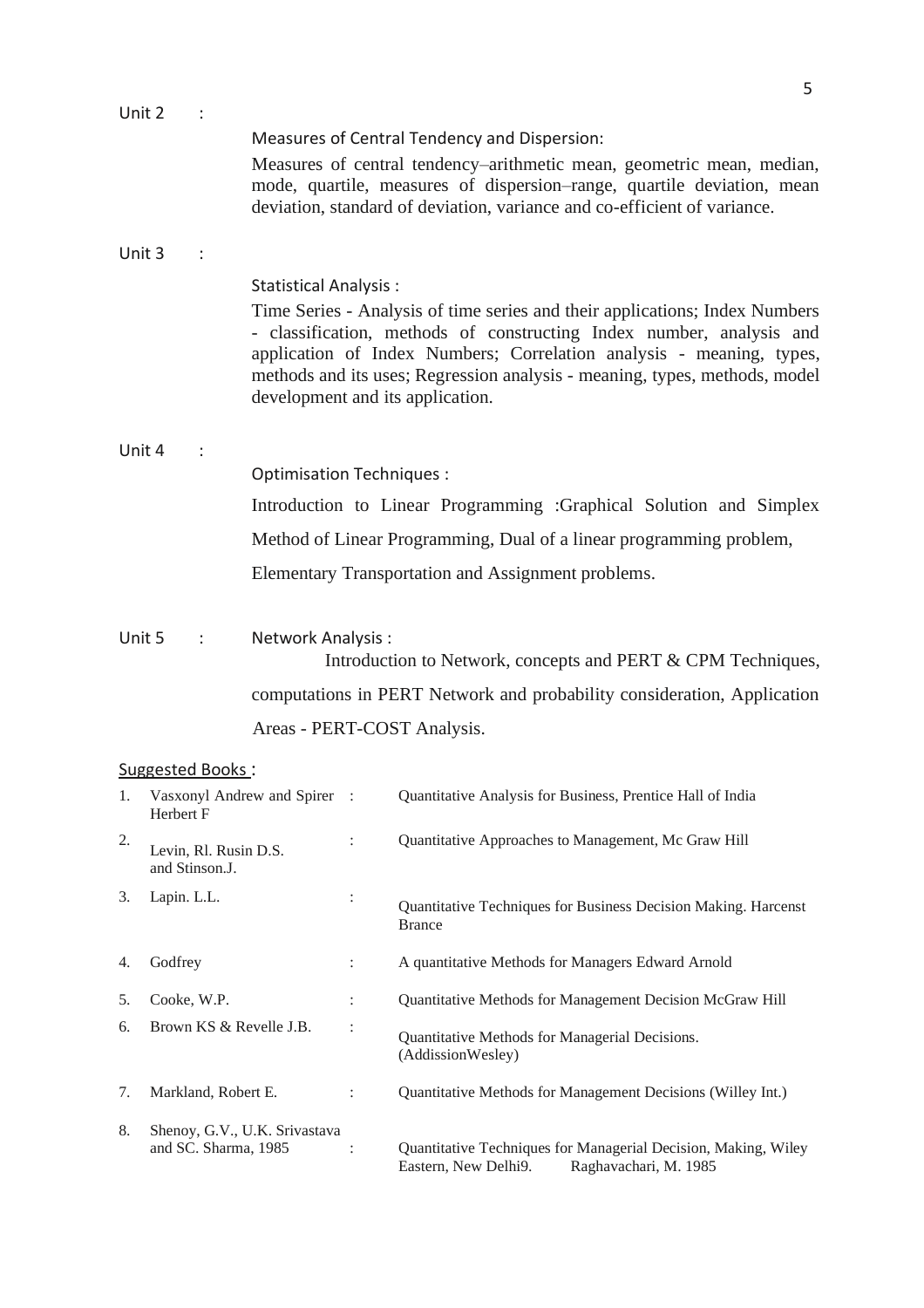| 9.           | Raghavachari, M. 1985                            | Mathematics for Management : An Introduction; Tata McGraw Hill<br>Pub. Corp. Ltd., New Delhi                                                                                                                                                                             |
|--------------|--------------------------------------------------|--------------------------------------------------------------------------------------------------------------------------------------------------------------------------------------------------------------------------------------------------------------------------|
| <b>Books</b> | 10. Levin R., 1984 Reference                     | Statistics for Management, Prentice Hall of India, New Delhi                                                                                                                                                                                                             |
| 1.           | Montgomery D.C. and<br>L.A. Johnson              | 1976, Forecasting and Time Series Analysis, McGraw Hill,<br>New York                                                                                                                                                                                                     |
|              | 2. G.V. Shenoy, U.K. Shrivastava,<br>SC. Sharma  | <b>Operations Research Management - Wiley Eastern</b>                                                                                                                                                                                                                    |
| 3.<br>4.     | Wanger, J.M.<br><b>GYU</b>                       | Principles of Operations Research (Prentice Hall of Inc.)<br>Hillier, FS and Lieberman.: Introduction to Operation Research (Golden Day)                                                                                                                                 |
| 5.           | Herbert M & Wright G.P.<br>$\sim$ 1.             | Operations Research Technique for Management (Prentice Hall)                                                                                                                                                                                                             |
| 6.           | Gillet, B.E.:                                    | Introduction to Operations Research (Tata McGraw Hill)                                                                                                                                                                                                                   |
| 7.           | Moskowitz, H and :<br>Wrete G.P.                 | <b>Operations Research: Technique for Management</b><br>(Prentice Hall)                                                                                                                                                                                                  |
|              | <b>FIRST SEMESTER:</b>                           |                                                                                                                                                                                                                                                                          |
|              | <b>Compulsory Paper</b>                          |                                                                                                                                                                                                                                                                          |
|              | <b>PAPER - 103</b>                               |                                                                                                                                                                                                                                                                          |
|              |                                                  | <b>MANAGERIAL ECONOMICS</b>                                                                                                                                                                                                                                              |
| Unit 1       | ÷                                                | Fundamental Concepts & Economic Foundations of Decision Making:<br>Managerial Economics - Definition, its nature, scope and relation with other<br>disciplines; Demand theory, Analysis of demand laws of demand, demand<br>distinction, elasticity; demand forecasting. |
| Unit 2       | Production and Cost Analysis:<br>firm.<br>plant. | Production Function : Laws of variable proportions - Return to scale,<br>economics of scale, Isoguants and isocost, least cost combination, Theory of<br>Cost analysis: Cost concepts, cost and output relation, cost and size of the                                    |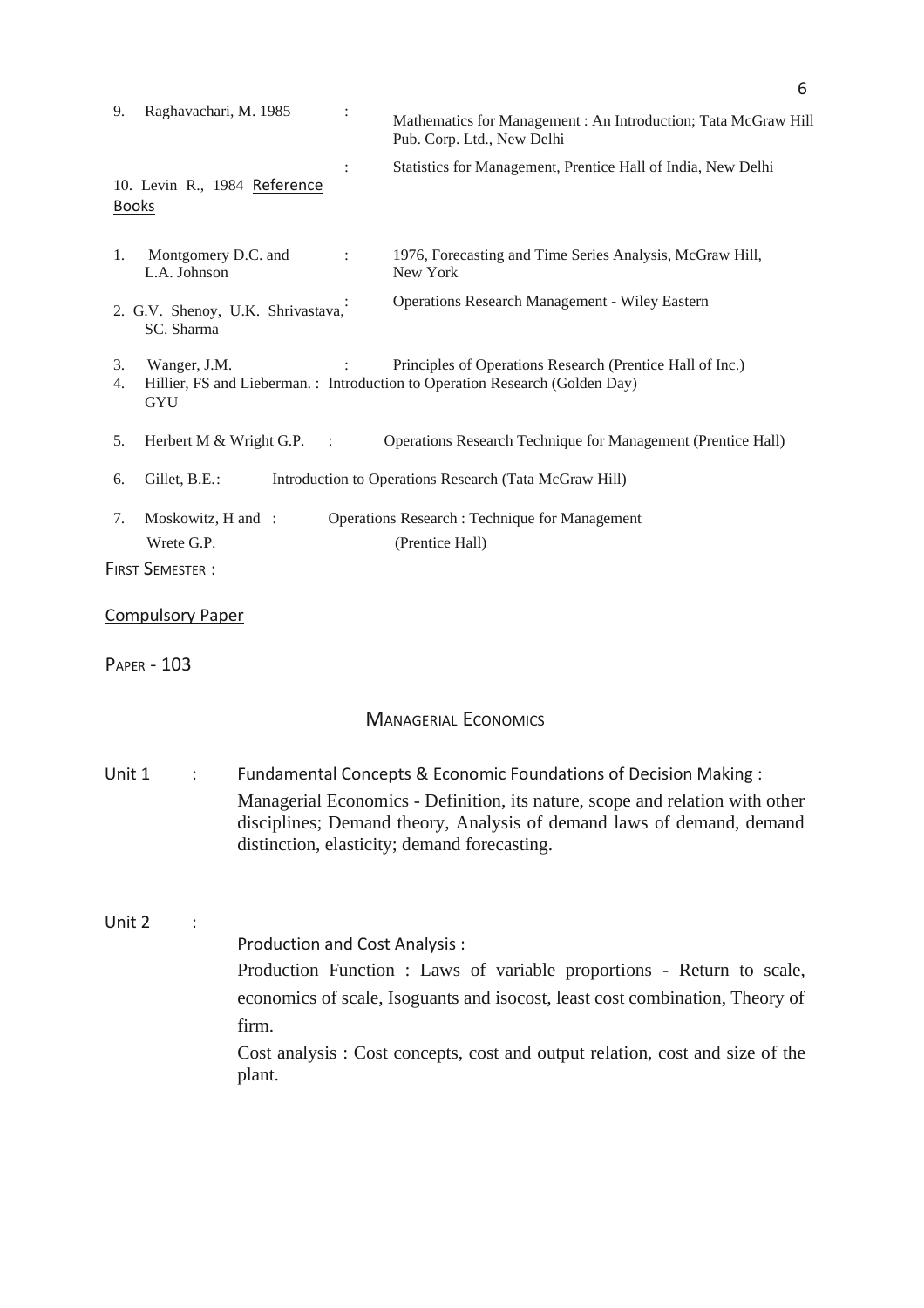| Unit 3                        |                        | Pricing Policies and Practices :                      |                | Market Structure, Pricing under different market conditions; Price<br>discrimination; multiple-product pricing, Basic pricing, pricing objectives,<br>product life cycle and pricing, Multiple product and rationale. |
|-------------------------------|------------------------|-------------------------------------------------------|----------------|-----------------------------------------------------------------------------------------------------------------------------------------------------------------------------------------------------------------------|
| Unit 4<br>Profit Management : |                        |                                                       |                | Nature and measures of profit, profit policy, theories of profit; profit planning<br>and control with special reference to break-even analysis.                                                                       |
| Unit 5                        | ÷                      | Multiple Macro Economics :<br>and balance of payment. |                | Circular Flow of Economic activities, national income, concept and<br>measurement, economic growth and development, inflation, employment                                                                             |
|                               | Suggested Books:       |                                                       |                |                                                                                                                                                                                                                       |
|                               | 1. Dewett K.K.         |                                                       |                | Modern Economic theory - (Delhi, S. Chand)                                                                                                                                                                            |
| 2.                            | Chopra, D.P.           |                                                       |                | Managerial Economics - (Delhi, Tata MxGrow Hill)                                                                                                                                                                      |
| 3.                            | Dean, Joel             |                                                       |                | Managerial Economics - (New Delhi, Prentice Hall<br>of India Pvt. Ltd.)                                                                                                                                               |
| 4.                            | Gough, J. and Hill S   |                                                       |                | <b>Fundamentals of Managerial Economics (London</b> )<br>McMillan Press Ltd.)                                                                                                                                         |
|                               | 5. Maheshwari          |                                                       |                | Managerial Economics - (Delhi, S. Chand & Co.)                                                                                                                                                                        |
|                               | 6. Mehta P.L.          |                                                       |                | Managerial Economics, New Delhi, Sultan Chand<br>and Sons                                                                                                                                                             |
|                               | 7. Aggrawal AK.        |                                                       |                | Indian Economy, New Age International                                                                                                                                                                                 |
|                               |                        | 8. Rangarajan & Dholkia :                             |                | Macro Economics: New Delhi, Tata McGraw Hill                                                                                                                                                                          |
|                               | 9. Adhikary M.         |                                                       |                | Business Economics, New Delhi, Excel Books                                                                                                                                                                            |
|                               | 10. Bacemol W.J.       |                                                       | $\ddot{\cdot}$ | Economic Theory and Operations Analysis, New<br>Delhi, Prentice Hall Inc.                                                                                                                                             |
|                               | <b>FIRST SEMESTER:</b> |                                                       |                |                                                                                                                                                                                                                       |

7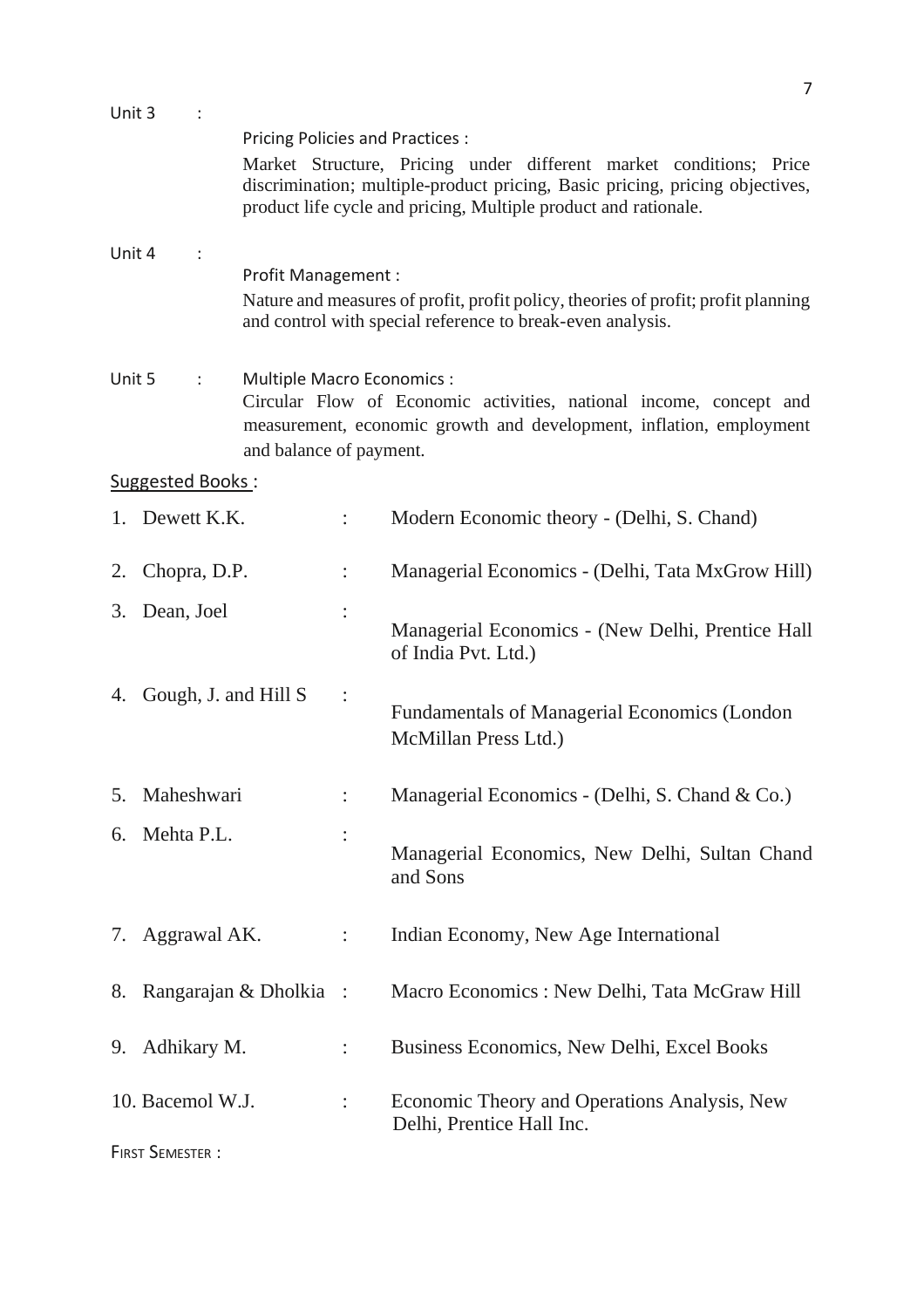#### Compulsory Paper

|          | <b>PAPER - 104</b>                                                                      |                |                                                                                                                                                                                                          |  |  |  |  |  |  |  |
|----------|-----------------------------------------------------------------------------------------|----------------|----------------------------------------------------------------------------------------------------------------------------------------------------------------------------------------------------------|--|--|--|--|--|--|--|
|          |                                                                                         |                | BUSINESS AND ECONOMIC ENVIRONMENT, AND BUSINESS LAWS                                                                                                                                                     |  |  |  |  |  |  |  |
| Unit 1   |                                                                                         | $\ddot{\cdot}$ | <b>Business Environment:</b><br>Direct-action Environment; Indirect-action Environment; Social responsibility and<br>Ethics; Consumer Rights, Consumerism and Business.                                  |  |  |  |  |  |  |  |
| Unit 2   |                                                                                         | $\ddot{\cdot}$ | <b>Economic Policies:</b><br>Keynesian view and Monetarist view; Fiscal Policy; Monetary Policy; Physical<br>Policy.                                                                                     |  |  |  |  |  |  |  |
| Unit 3   |                                                                                         | :              | Rural Development :<br>Role of Government agencies, Financial Institutions and Non Government<br>Organisations; Cooperative Organisations; Management of Farm and NonFarm<br>activities.                 |  |  |  |  |  |  |  |
| Unit 4   |                                                                                         | $\ddot{\cdot}$ | <b>Current Five Year Plan:</b><br>India's Macro Economic Reforms; India's Micro Economic Reforms; Current Issues<br>in Business.                                                                         |  |  |  |  |  |  |  |
| Unit 5   |                                                                                         | $\ddot{\cdot}$ | <b>Business Laws:</b><br>The Indian Contract Act, 1872 : Nature and Kinds of Contracts, Offer and<br>Acceptance, Consideration                                                                           |  |  |  |  |  |  |  |
|          |                                                                                         |                | The Sale of Goods act, 1930: Nature of Contract of Sales, Conditions and<br>Warranties, Transfer of Ownership (Passing of Property)                                                                      |  |  |  |  |  |  |  |
|          |                                                                                         |                | The Indian Partnership Act, 1932 : Nature of Partnership, Registration of Firms                                                                                                                          |  |  |  |  |  |  |  |
|          |                                                                                         |                | 1881:<br>The<br>Negotiable<br>Instruments<br>Nature<br>of<br>Negotiable<br>act,<br>Instruments, Promissory Notes, Bill of Exchange and Cheques, Parties to a<br>Negotiable Instrument and their capacity |  |  |  |  |  |  |  |
|          |                                                                                         |                | The Company Act, 1956: Nature and Kinds of Companies, Formation of a                                                                                                                                     |  |  |  |  |  |  |  |
|          |                                                                                         |                | Company, Memorandum of Association, Articles of Association Suggested Books                                                                                                                              |  |  |  |  |  |  |  |
|          |                                                                                         |                |                                                                                                                                                                                                          |  |  |  |  |  |  |  |
| 1.       | Maheshwari R.P.                                                                         |                | Business, Government & Society: A Study of Business<br>Environment (Vikas Publishing House)                                                                                                              |  |  |  |  |  |  |  |
| 2.       | Cherunilam, Francis:                                                                    |                | Business Environment (Himalaya Publishing House)                                                                                                                                                         |  |  |  |  |  |  |  |
| 3.       | Adhikari K.:                                                                            |                | Economic Environment of Business (Sultan Chand & Sons)                                                                                                                                                   |  |  |  |  |  |  |  |
| 4.       | Wadhu Charan, D.                                                                        |                | Some Problems of India's Economic Policy (Tata McGrawo Hill)                                                                                                                                             |  |  |  |  |  |  |  |
| 5.       | Ghosh P.K. :                                                                            |                | Government and Industry (Rupa & Co)                                                                                                                                                                      |  |  |  |  |  |  |  |
| 6.<br>7. | Venkatesan, E<br>N.D. Kapoor                                                            |                | Handbook of Mercantile Law<br>Elements of Mercantile Law                                                                                                                                                 |  |  |  |  |  |  |  |
| 8.       |                                                                                         |                | A Manual of Mercantile Law                                                                                                                                                                               |  |  |  |  |  |  |  |
| 9.       | M.C. Shukla:<br>N.D. kapoor:<br>Elements of Company Law, Sultan Chand & Sons, New Delhi |                |                                                                                                                                                                                                          |  |  |  |  |  |  |  |
| 10.      | M.C. Kuchal                                                                             |                | Merchantile Law, Vikas Publishing House, New Delhi<br>$\ddot{\phantom{0}}$                                                                                                                               |  |  |  |  |  |  |  |
|          | Reference Books                                                                         |                |                                                                                                                                                                                                          |  |  |  |  |  |  |  |
| 1.       | Amarchand D.                                                                            |                | Government & Business (Tata McGraw Hill)                                                                                                                                                                 |  |  |  |  |  |  |  |
| 2.       | Singh Avtar:                                                                            |                | Company Law                                                                                                                                                                                              |  |  |  |  |  |  |  |
| 3.       | S.M. Shah :                                                                             |                | Lectures on Company Law                                                                                                                                                                                  |  |  |  |  |  |  |  |
| 4.       | Singh, H                                                                                |                | Indian Company Law, Tata McGraw-Hill, New Delhi                                                                                                                                                          |  |  |  |  |  |  |  |
| 5.       |                                                                                         |                | Government of India, Companies Act, 1956.                                                                                                                                                                |  |  |  |  |  |  |  |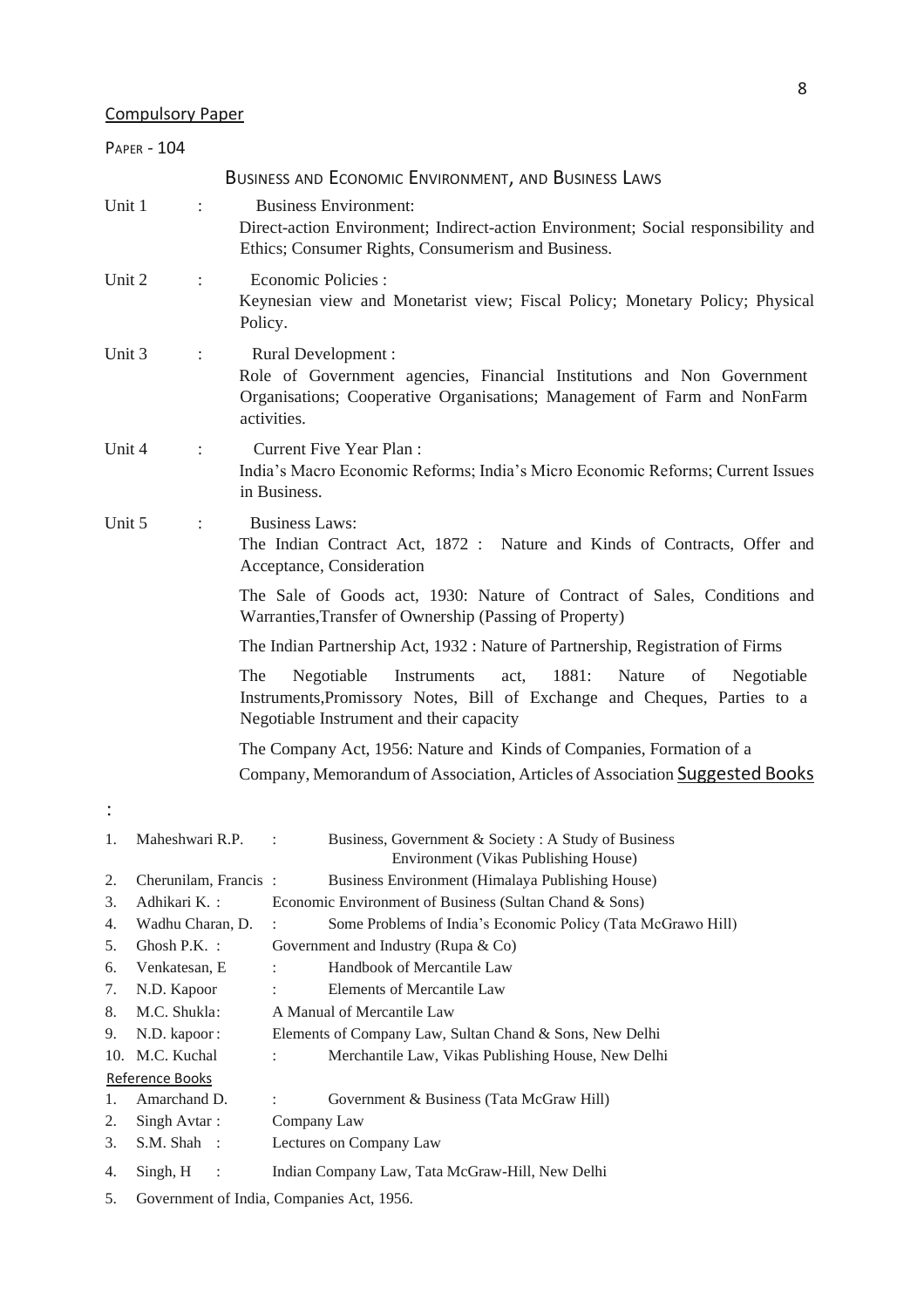FIRST SEMESTER :

#### Compulsory Paper

#### PAPER - 105

#### ORGANISATIONAL BEHAVIOUR & COMMUNICATION

Unit 1 : Basics of Organisational Behaviour and Individual Dimensions: Meaning and systematic study of OB, and basic assumptions; contributions of different behavioural sciences; Nature of human behaviour, personality - self concepts and organisational theory, attitudes and values, perception.

#### Unit  $2$  :

Sociological Foundations of Group Behaviour in Organisations : Types and functions of groups; Foundation of Group Behaviour Role and status systems; power dynamics; communication - Johari Window; conflict sources management of conflict. Stress management developing collaboration.

### Unit 3 : Organisation Structure and Development : Understanding Organisational System approaches to structuring an organisation; form of organisation structure - socio-technical system;Team Building, concepts of organisational Culture, climate and effectiveness; quality of work life; Organisational change and organisational development.

### Unit 4 : Process of Communication: Meaning of communication, channels of communication-forms, Basic elements of communication and models of communication process, media of communication-verbal and non-verbal communication; Effective Listening, Effective Communication Skill and barriers to communication.

Unit 5 : Application of Communication : Business letters - types, basic principles, styles and structures; types of business reports - communication dimensions in organisation, public speech, press reports. Preparation of notices, agenda and minutes of meetings.

| Korman, Abraham K. | Organizational Behaviour - (Delhi, Prentice Hall)       |
|--------------------|---------------------------------------------------------|
| Hersey, Paul and   | Management of Organisational Behaviour (Delhi, Prentice |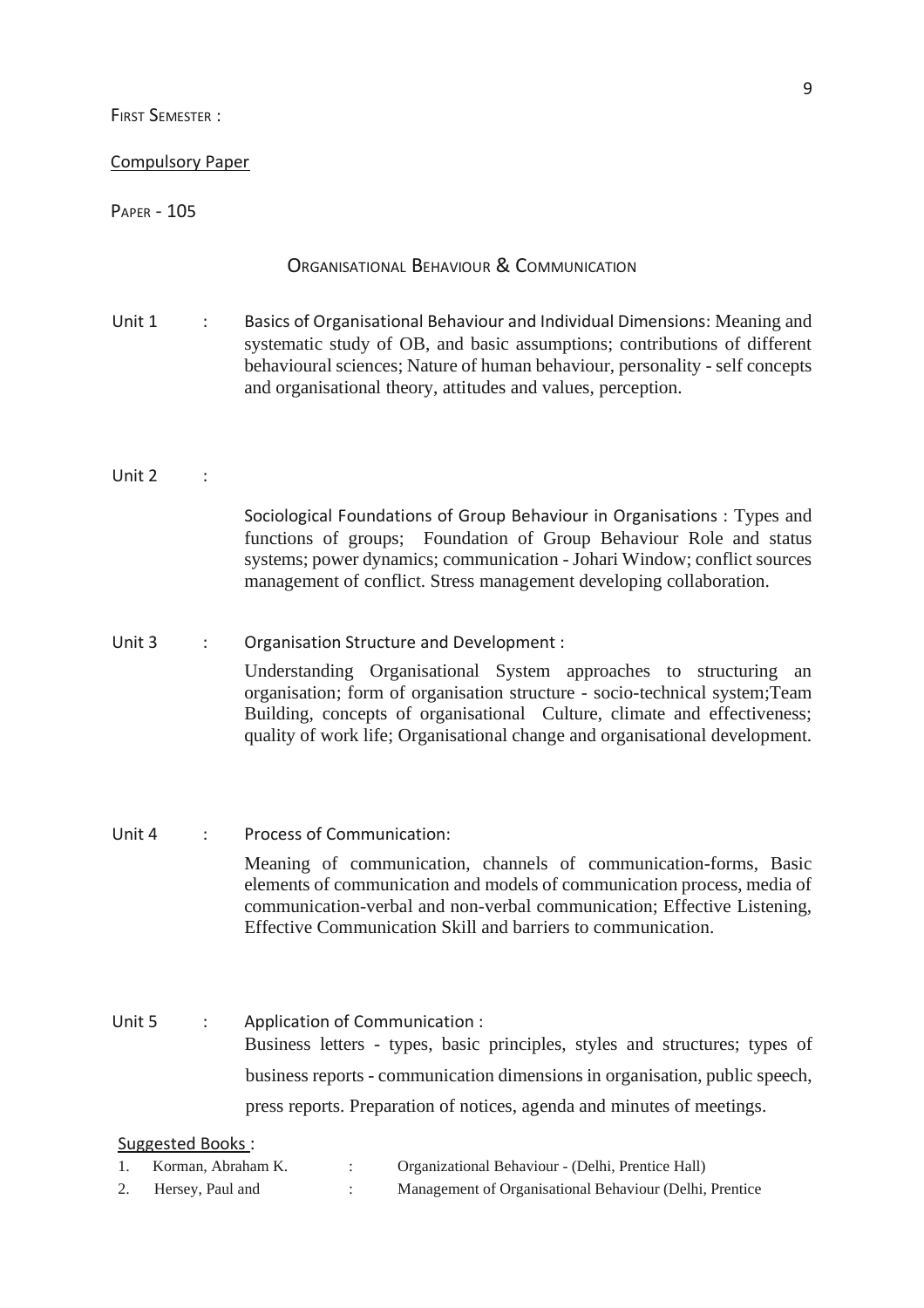Blanchard, K.N. Hall)

| 3. | Fred Luthans                                  |                | Organisational Behaviour, Tata McGraw Hill                                                           |
|----|-----------------------------------------------|----------------|------------------------------------------------------------------------------------------------------|
| 4. | Bobbit H.R. et. at                            |                | Organisational Behaviour - (Prentice Hall)                                                           |
| 5. | Sharma R.A.                                   |                | Organisational Theory & Behaviour - (Tata McGraw)                                                    |
| 6. | Keith Davis                                   |                | Human Behaviour at work - (Tata McGraw)                                                              |
| 7. | Bennis & Thomas Eds                           |                | Management of Change and Conflict - (Penguin)                                                        |
| 8. | Dale Earnest                                  | $\ddot{\cdot}$ | The Great Organizes, (New York, McGraw Hill)                                                         |
| 9. | Chatterjee N.R.                               |                | Industrial Psychology - (Delhi, Sudha Publication)                                                   |
|    | 10. Blum, M. & Naylor J.                      |                | Industrial Psychology - (New York, Harpor International<br>Publishers)                               |
|    | Reference Books                               |                |                                                                                                      |
| 1. | Robbius S.P.                                  |                | Organisational Behaviour, New Delhi, Prentice Hall of Inc.                                           |
| 2. | Stoner, J etc.                                |                | Management, New Delhi, Prentice Hall of India Ltd.                                                   |
| 3. | Staw, M.M.                                    | :              | Psychological Dimensions of Organisational Behaviour,<br>Englewood Cliffs, New jersey, Prentice Hall |
| 4. | French W.E. & Bill C.H.                       | $\ddot{\cdot}$ | Organisation Development, New Delhi, Prentice Hall of Inc.                                           |
| 5. | Khanwalla, P.N.                               |                | Organization Design for Excellence, New Delhi, Tata McGraw<br>Hill                                   |
| 6. | Lesikar R.V. &                                | $\ddot{\cdot}$ | Business Communication: Theor and Application,                                                       |
|    | J.D. Petitt. Jr.                              |                | Homewood III, Richard D. Irwin                                                                       |
| 7. | Bowman J.P. &                                 |                | "Business Communication from Process to Product"                                                     |
|    | Branchaw B.P.                                 |                | Dryden Press, Chicago                                                                                |
| 8. | Murphy, Herta A & Peck, CE                    | $\ddot{\cdot}$ | Effective Business communication, New Delhi, Tata McGraw Hill                                        |
| 9. | Sharma                                        | :              | Business Correspondence & Report Writing. Tata McGraw Hill<br>Publishing Company Limited, New Delhi  |
|    | 10. M. Balasurbrahmanyam                      | $\ddot{\cdot}$ | Business Communication. Vikas Publishing House, Bombay                                               |
|    | 11. G.T. Hunt                                 | :              | Communication Skills in the Organisation. Prentice Hall of<br>International, London                  |
|    | 12. Sharter                                   | $\ddot{\cdot}$ | Effective Letters in Business, Tata Mc Graw Hill Company Limtied,<br>New Delhi                       |
|    | 13. Larry L. Barker<br><b>FIRST SEMESTER:</b> | $\ddot{\cdot}$ | Communication, Prentice Hall of India, New Delhi                                                     |
|    |                                               |                |                                                                                                      |

Compulsory Paper

PAPER - 106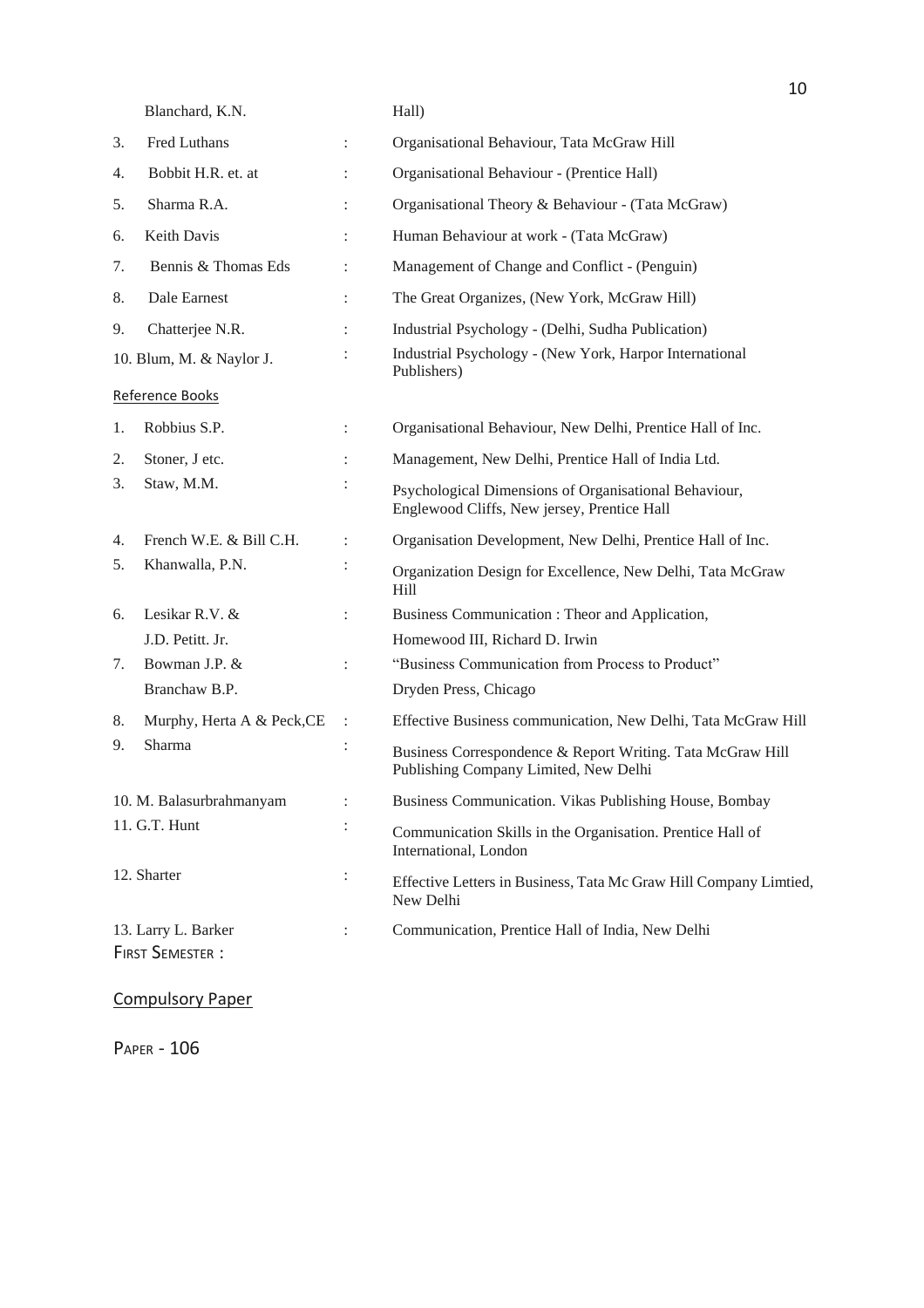#### MANAGEMENT ACCOUNTING

|    | Unit 1<br>and importance.               |   |                          |                                                     | Accounting Concept, Recognition of revenue and expenditure - cash or<br>accrual, Elements of double entry, Journal, Ledger A/C, Trial balance and<br>Final statements of accounts, Accounting standards in the country objects |
|----|-----------------------------------------|---|--------------------------|-----------------------------------------------------|--------------------------------------------------------------------------------------------------------------------------------------------------------------------------------------------------------------------------------|
|    | Unit 2                                  |   |                          |                                                     |                                                                                                                                                                                                                                |
|    |                                         |   |                          |                                                     | Management Accounting - Concept, scope and importance; Difference<br>between financial accounting and management accounting.                                                                                                   |
|    | Unit 3                                  |   |                          |                                                     |                                                                                                                                                                                                                                |
|    |                                         |   | analysis; Ratio analysis |                                                     | Analysis and interpretation of financial statements; Tools of financial                                                                                                                                                        |
|    | Unit 4                                  |   |                          |                                                     |                                                                                                                                                                                                                                |
|    |                                         |   |                          |                                                     | Decision Accounting; Marginal costing, Distinction from Absorption<br>costing; Application of marginal costing, C.V.P. analysis                                                                                                |
|    | Unit 5                                  | ÷ | and cash flow statement. |                                                     | Statement of changes in financial statement; preparation of funds flow                                                                                                                                                         |
|    | Suggested Books:                        |   |                          |                                                     |                                                                                                                                                                                                                                |
| 1. | Copeland, Ronand M<br>and Dascher, Paul |   |                          | $\ddot{\phantom{0}}$                                | Managerial Accounting (Dhio, USA South Western<br>Publishing Co.)                                                                                                                                                              |
|    |                                         |   |                          |                                                     |                                                                                                                                                                                                                                |
| 2. | Khan, M. & Jain, P.K.                   |   |                          | $\vdots$                                            | Management Accounting (Tata McGraw Hill)                                                                                                                                                                                       |
| 3. | Pandey, I.M.                            |   | $\ddot{\cdot}$           | Management Accounting - (Vikas Publishing House)    |                                                                                                                                                                                                                                |
| 4. | Bhattacharya & Darden                   |   | $\ddot{\cdot}$           | Accounting for Management- (Vikas Publishing House) |                                                                                                                                                                                                                                |
| 5. | Anthony R.N. and.<br>Reece J.S          |   |                          |                                                     | Accounting Princiles. 6th Edition, Homewood, Illinois,<br>Richard D. Irwin, 1995.                                                                                                                                              |
| 6. | Bhattacharya SK and<br>Dearden          |   |                          |                                                     | Accounting for Management. Text and Cases, New Delhi<br><b>Vikas</b> , 1996                                                                                                                                                    |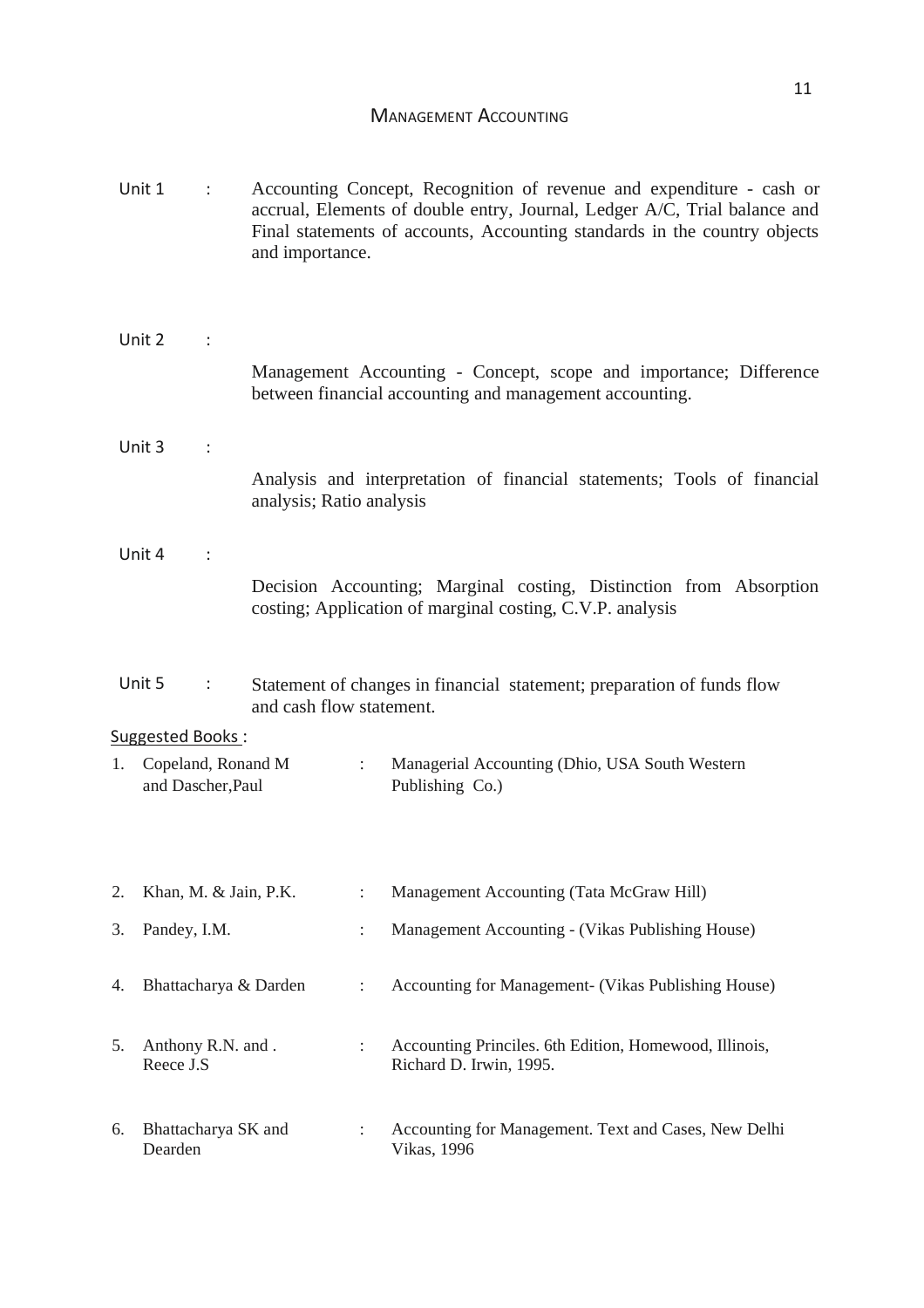| 7.     | Heitger, L.E. and Matulich<br>Serge    |                                 | Financial Accounting. New York, Mc-Graw Hill, 1990                                                                                                                                                                                                                                                  |
|--------|----------------------------------------|---------------------------------|-----------------------------------------------------------------------------------------------------------------------------------------------------------------------------------------------------------------------------------------------------------------------------------------------------|
| 8.     | Hingorani, N.L. and<br>Ramanathan A.R. | ÷                               | Management Accounting, 5th Ed., New Delhi, sultan<br>Chand, 1992                                                                                                                                                                                                                                    |
| 9.     | Horngren, Charles etc.                 |                                 | Principles of Financial management Accounting.<br>Engleweed Cliffs, new Jersey, Prentice Hall Inc., 1994.                                                                                                                                                                                           |
|        | 10. Vij, Machu.                        |                                 | Financial and Management Accounting, New Delhi, Anmol<br>Publications, 1997.                                                                                                                                                                                                                        |
|        | <b>FIRST SEMESTER:</b>                 |                                 |                                                                                                                                                                                                                                                                                                     |
|        | <b>Compulsory Paper</b>                |                                 |                                                                                                                                                                                                                                                                                                     |
|        | <b>PAPER - 107</b>                     |                                 |                                                                                                                                                                                                                                                                                                     |
|        |                                        |                                 | <b>ENTREPRENEURIAL DEVELOPMENT</b>                                                                                                                                                                                                                                                                  |
| Unit 1 | $\ddot{\cdot}$                         |                                 | Entrepreneurial traits, types & significance :<br>Definitions, Characteristics of entrepreneur and entrepreneurship;<br>Difference between entrepreneur and Manager; Types of entrepreneur;<br>Qualities and functions of entrepreneurs; Role and importance of<br>entrepreneur in economic growth. |
| Unit 2 |                                        |                                 |                                                                                                                                                                                                                                                                                                     |
|        |                                        | Entrepreneurial Inputs:         |                                                                                                                                                                                                                                                                                                     |
|        |                                        | Entrepreneurial<br>NAchievement | <b>Behaviours</b><br>and<br>entrepreneurial<br>motivation;<br>Entrepreneurial<br>Innovation<br>and<br>success;<br>and<br>entrepreneur, sources of Innovation; Management of Innovation.                                                                                                             |
| Unit 3 |                                        |                                 |                                                                                                                                                                                                                                                                                                     |
|        |                                        |                                 | Establishing Entrepreneurial System :                                                                                                                                                                                                                                                               |
|        |                                        | capital assessment.             | Search for business ideas, sources of idea, idea processing and selection.<br>Input requirements; source and criteria of financing fixed and working                                                                                                                                                |

12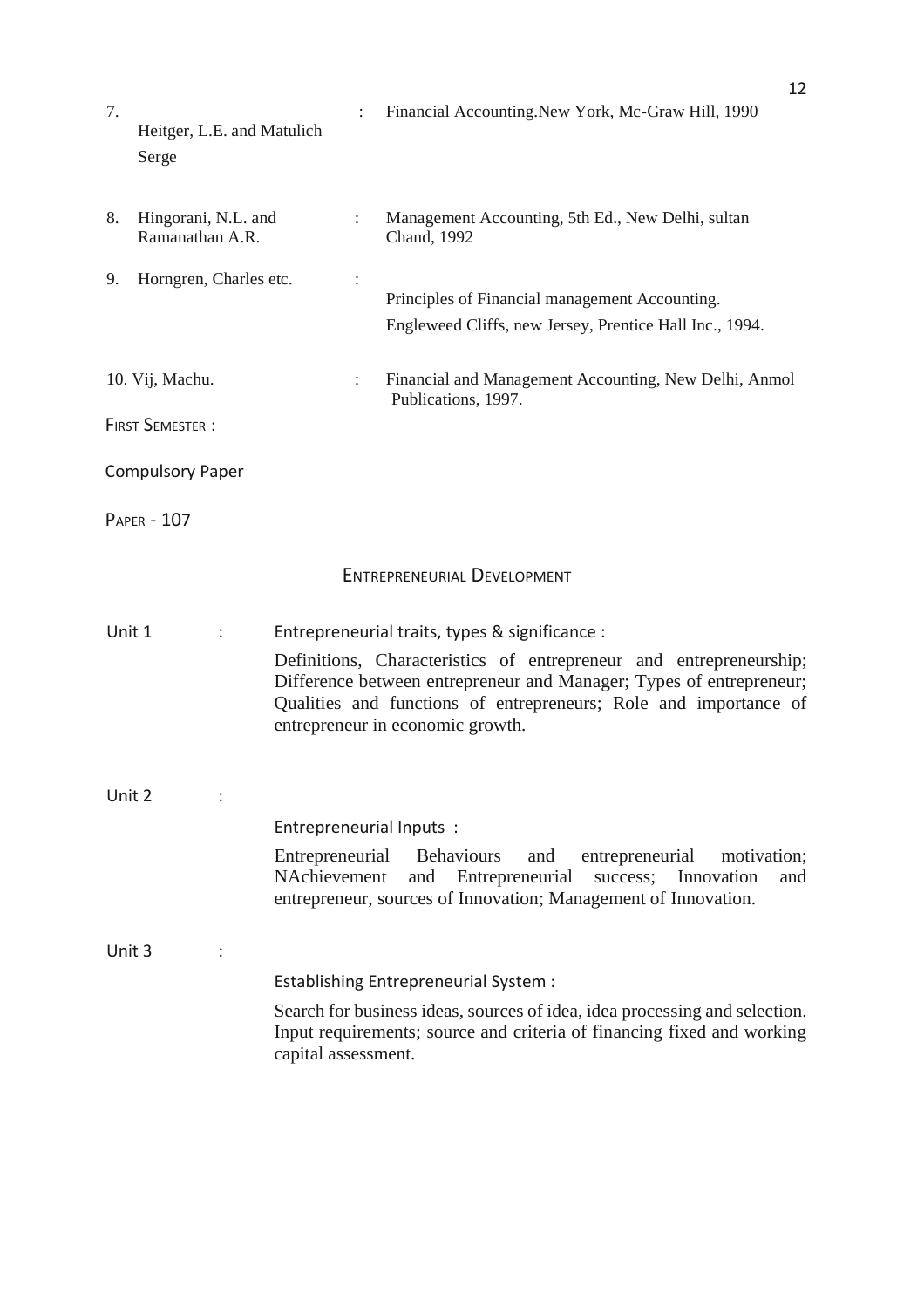| Unit 4 |                                          |                       | 13                                                                                                                                                                                                                                                                                                                                                                                                                       |
|--------|------------------------------------------|-----------------------|--------------------------------------------------------------------------------------------------------------------------------------------------------------------------------------------------------------------------------------------------------------------------------------------------------------------------------------------------------------------------------------------------------------------------|
|        |                                          | Project Formulation : | Elements of project formulation; Feasibility Analysis - Economic<br>feasibility, Financial feasibility, Technological Feasibility; social cost -<br>benefit analysis; preparation of feasibility report.                                                                                                                                                                                                                 |
| Unit 5 | $\ddot{\cdot}$                           |                       | Entrepreneurship Development :<br>Concept of entrepreneurial development, need of entrepreneurial<br>development. Institutions assisting Entrepreneurs - District Industries<br>Centres (DIC), Small Industries Development Organisations (SIDO),<br>Small Institutions Service Institutions (SISI), Commercial banks and<br>entrepreneurial development, Government rules and regulation<br>regarding Small Industries. |
|        | Suggested Books:                         |                       |                                                                                                                                                                                                                                                                                                                                                                                                                          |
| 1.     | Gilder                                   | $\ddot{\cdot}$        | The Spirit of Enterprise, Penguin, London                                                                                                                                                                                                                                                                                                                                                                                |
| 2.     | Government of India                      |                       | Report of the Committee on Development of Small & Medium<br>Entrepreneurs, 1975.                                                                                                                                                                                                                                                                                                                                         |
| 3.     | Cliffton, Davis S and Fyfis,<br>David E. |                       | "Project Feasibility Analysis" 1977 John Wiley, New York                                                                                                                                                                                                                                                                                                                                                                 |
|        | 4. S B Srivastava                        |                       | A Practical Guide to Industrial Entrepreneurs. Sultan<br>Chand and Sons, New Delhi                                                                                                                                                                                                                                                                                                                                       |
| 5.     | Pareck, Udai and T.V. Rao                | $\ddot{\cdot}$        | Developing Entrepreneurship. Sanjiv Printers, Ahmedabad                                                                                                                                                                                                                                                                                                                                                                  |
| 6.     | Drucker, Peter                           |                       | Innovation and Entrepreneurship" 1985, Heinemann<br>London                                                                                                                                                                                                                                                                                                                                                               |

7. Desai AN : "Entrepreneur & Environment" 1990, Ashish, New Delhi

8 McMilan, D.C. and Winter : "Motivating Economic Achievement : 1968, Free Press,

W.G. New York.

FIRST SEMESTER :

Compulsory Paper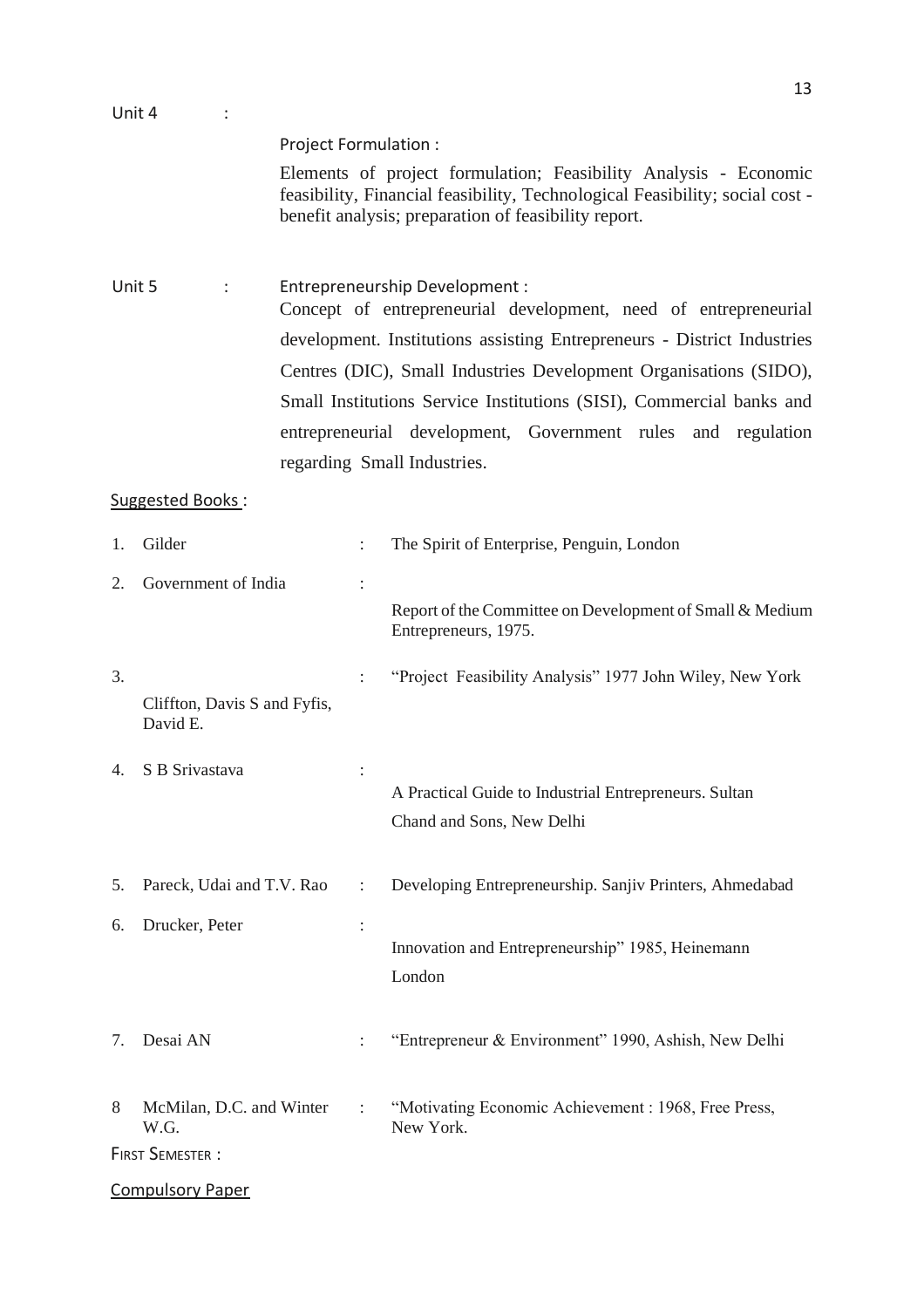### COMPUTER APPLICATIONS AND MIS

| Unit 1           |                | Concepts of Information & Processing :                                                                                                                                                                                                                                                                                                                                                                                                                                                                                                                     |
|------------------|----------------|------------------------------------------------------------------------------------------------------------------------------------------------------------------------------------------------------------------------------------------------------------------------------------------------------------------------------------------------------------------------------------------------------------------------------------------------------------------------------------------------------------------------------------------------------------|
|                  |                | Data & Information, Important Data types, Value of Information,<br>Quality of Information, Data Compression, Encoding Vs Compression,<br>Information Technology Applications.                                                                                                                                                                                                                                                                                                                                                                              |
| Unit 2           |                |                                                                                                                                                                                                                                                                                                                                                                                                                                                                                                                                                            |
|                  |                | Computer System and Programme Development :                                                                                                                                                                                                                                                                                                                                                                                                                                                                                                                |
|                  |                | Characteristics of a computer system, Components of a computer                                                                                                                                                                                                                                                                                                                                                                                                                                                                                             |
|                  |                | system, Digital Computers, Input/Output Devices, Auxiliary storage                                                                                                                                                                                                                                                                                                                                                                                                                                                                                         |
|                  |                | Development Methodology,<br>Devices, Overview of Program<br>Introduction to a spreadsheet software, Creation of spread sheet<br>application, file design - Data files Types/Organisation, Master &<br>Transaction file.                                                                                                                                                                                                                                                                                                                                    |
| Unit 3           | $\ddot{\cdot}$ |                                                                                                                                                                                                                                                                                                                                                                                                                                                                                                                                                            |
|                  |                | Internet & its application:                                                                                                                                                                                                                                                                                                                                                                                                                                                                                                                                |
|                  |                | Basic concept of Internet, World Wide Web, Internet Address,<br>Electronic Mail, Internet Service Provider, E-Commerce Applications,<br>Types of E-Commerce, E-governance.                                                                                                                                                                                                                                                                                                                                                                                 |
| Unit 4           |                |                                                                                                                                                                                                                                                                                                                                                                                                                                                                                                                                                            |
|                  |                | Introduction to MIS:                                                                                                                                                                                                                                                                                                                                                                                                                                                                                                                                       |
|                  |                | Meaning and the role of management information system; devleopment<br>of management information system; organisation for management<br>information system; top management support for Management<br>Information System, Comparison of manual and computerized<br>information systems.                                                                                                                                                                                                                                                                      |
| Unit 5           |                | Analysis and Design of Information Systems<br>Planning Management Information System -Meaning, strategic<br>planning for MIS, steps in planning; information needs for short and<br>long-range plans, Design of MIS - Information elements and data<br>sources, constraints, information flow charts, documentation and<br>formats, alternative approaches to design; Implementation<br>and<br>Evaluation - Methods and tasks in implementation, planning for<br>implementation, Behavioural implications, approaches and process of<br>evaluation of MIS. |
| Suggested Books: |                |                                                                                                                                                                                                                                                                                                                                                                                                                                                                                                                                                            |

1. Scot, George M : Principles of MIS - (McGraw Hill)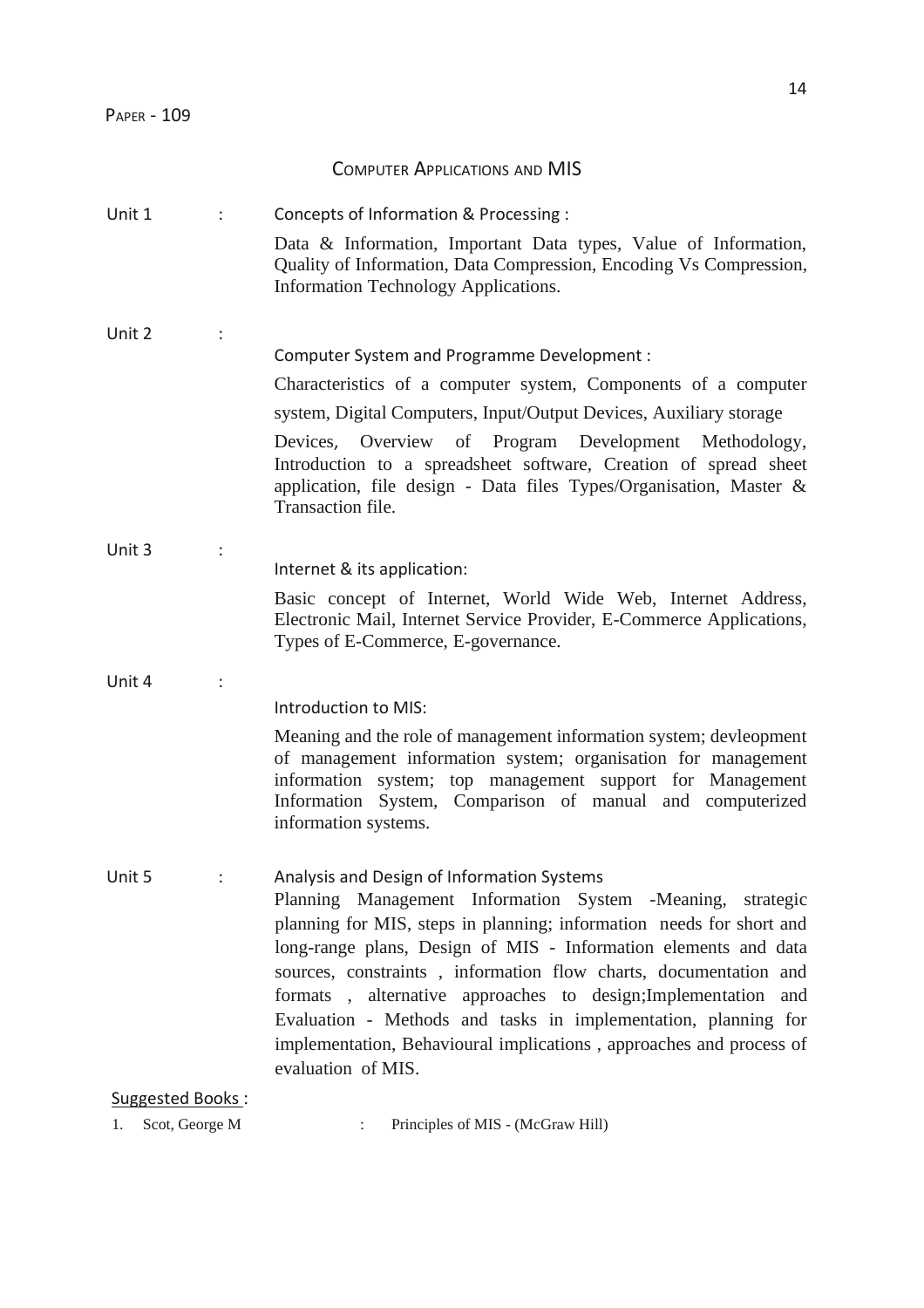| 2. | Manedick & Ross                 |                      | India)               | Information systems for Modern Management - (Prentice Hall of                                                    |     |
|----|---------------------------------|----------------------|----------------------|------------------------------------------------------------------------------------------------------------------|-----|
| 3. | Kanter                          |                      | $\ddot{\phantom{a}}$ | Maagement Information System (Prentice Hall of India)                                                            |     |
| 4. | Tricker, R.I.                   |                      |                      | Management Information & Control system - (Wiley & Sons)                                                         |     |
| 5. | Sherman, Blee menthal           |                      |                      | MIS a Framework for Management Planning & Development -<br>(New Jersey, Englewood Cliffs)                        |     |
| 6. | Hussain & Hussain               |                      | :<br>Irwin)          | Information Processing Systems for Management - (Richard D)                                                      |     |
| 7. | anderson D.K.                   |                      |                      | Information Analysis in Management Accounting<br>Petroceli Books)                                                | (C) |
| 8. | Boccino william A               |                      | $\ddot{\cdot}$       | MIS : Tools & Design - (London, Prentice Hall)                                                                   |     |
| 9. | Compbell bonika                 |                      |                      | Understanding Information Systems Foundations for Control -<br>(Englewood Cliffs, NS Winthrop)                   |     |
|    | 10. Colemn Raymond et. All      |                      | $\ddot{\cdot}$       | MIS, Management Dimensions - (San Francisco, Hodden Day)                                                         |     |
|    |                                 |                      |                      | 11. Alexis Leon & Mathews Leon : Introduction to Computers- (Vikas Publishing House Pvt. Ltd.)                   |     |
| 1. | Reference Books:<br>Chacko G.K. | $\ddot{\phantom{a}}$ |                      | Management Information Systems - conceptual Foundations,<br>Structure and Development - (New York, McGraw Hill)  |     |
| 2. | Dais Gordon B.                  |                      |                      | Management Information Systems - Conceptual Foundations,<br>Structure and Development - (New York, Mc Graw Hill) |     |
| 3. | Greenberger Gred                | $\sim$ :             | Hall)                | Information systems for Management - (Eaglewood Cliffs, Prentice                                                 |     |
| 4. | Maredick & Ross                 |                      |                      | Information Systems for Modern Management - (Prentice Hall)                                                      |     |
| 5. | Rod Food. K.J.                  |                      |                      | Informations for Strategic Decisions - (Roston Vs Roston<br>Publishing Company)                                  |     |
| 6. | Satish Jain:                    |                      |                      | Information Technology. - (BPB Publications)<br><b>SECOND SEMESTER</b>                                           |     |

15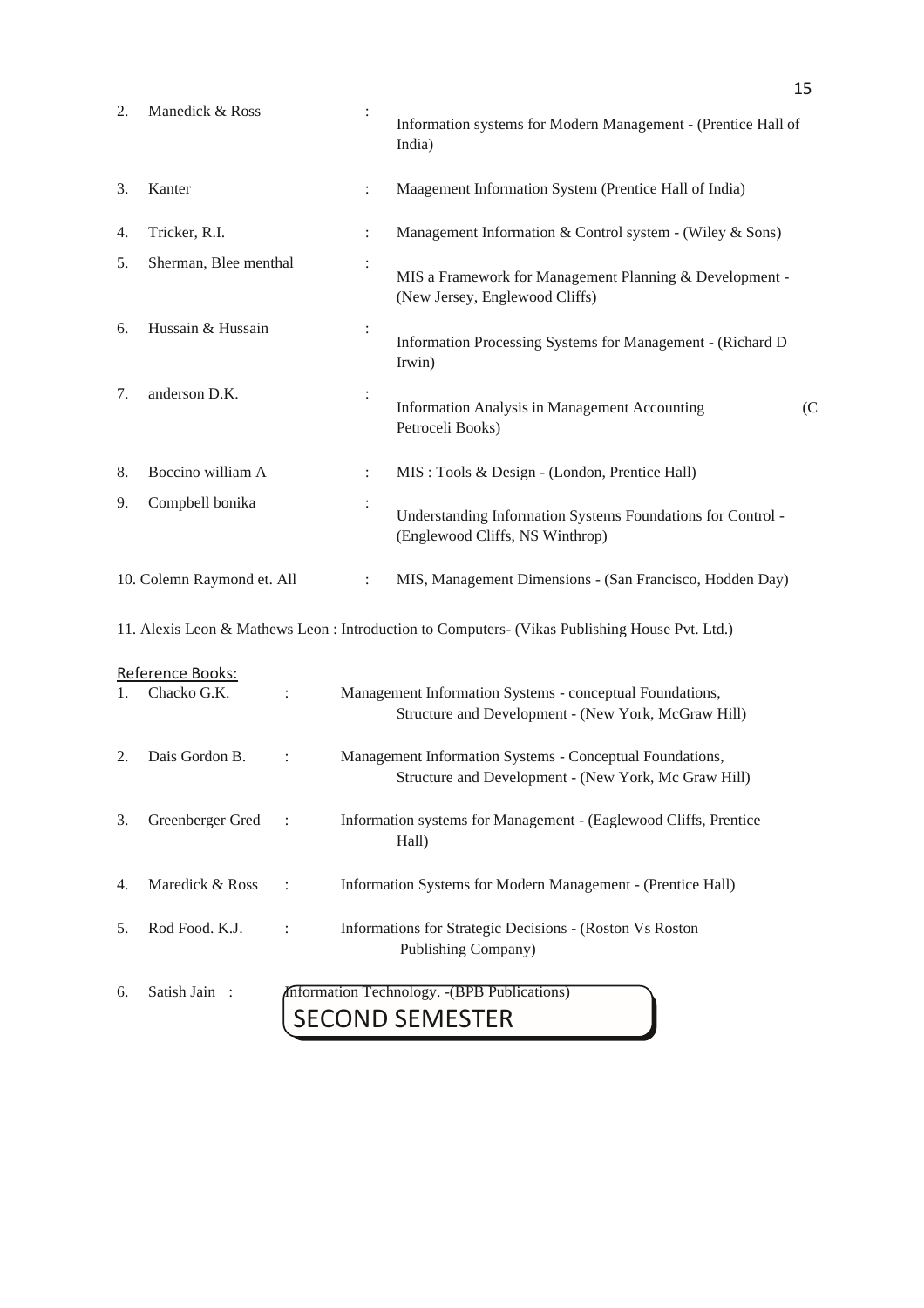SECOND SEMESTER :

#### Compulsory Paper

#### PAPER

- 201

#### HUMAN RESOURCE MANAGEMENT

Unit 1 : Introduction : Concept and perspectives on Human Resource Management Objectives, scope and functions; Human Resource Management in a changing Environment.

#### Unit 2 :

Staffing and Development :

Human Resource Planning, Job analysis : Job description and specification, Recruitment and selection, Induction, training and development career planning.

#### Unit  $3 \cdot \cdot$

Compensation and Appraisal :

Wage and salary administration - its objectives and elements, Fringe benefits, mechanism of wage fixation, Job evaluation, Performance appraisal.

#### Unit 4 :

Industrial Relations :

Trade Unions, Disciplinary Action, Grievance procedures, conciliation; arbitration and adjudication, collective bargaining and employee empowerment.

Unit 5 : Employee Welfare :

Health and safety statutory and non statutory welfare schemes, outline of social security measures in India. Audit and Personnel Research.

| Beach, D.S. Personnel | The Management of People at work (New York, Macmillan |
|-----------------------|-------------------------------------------------------|
|                       | Publishing Co. Inc.)                                  |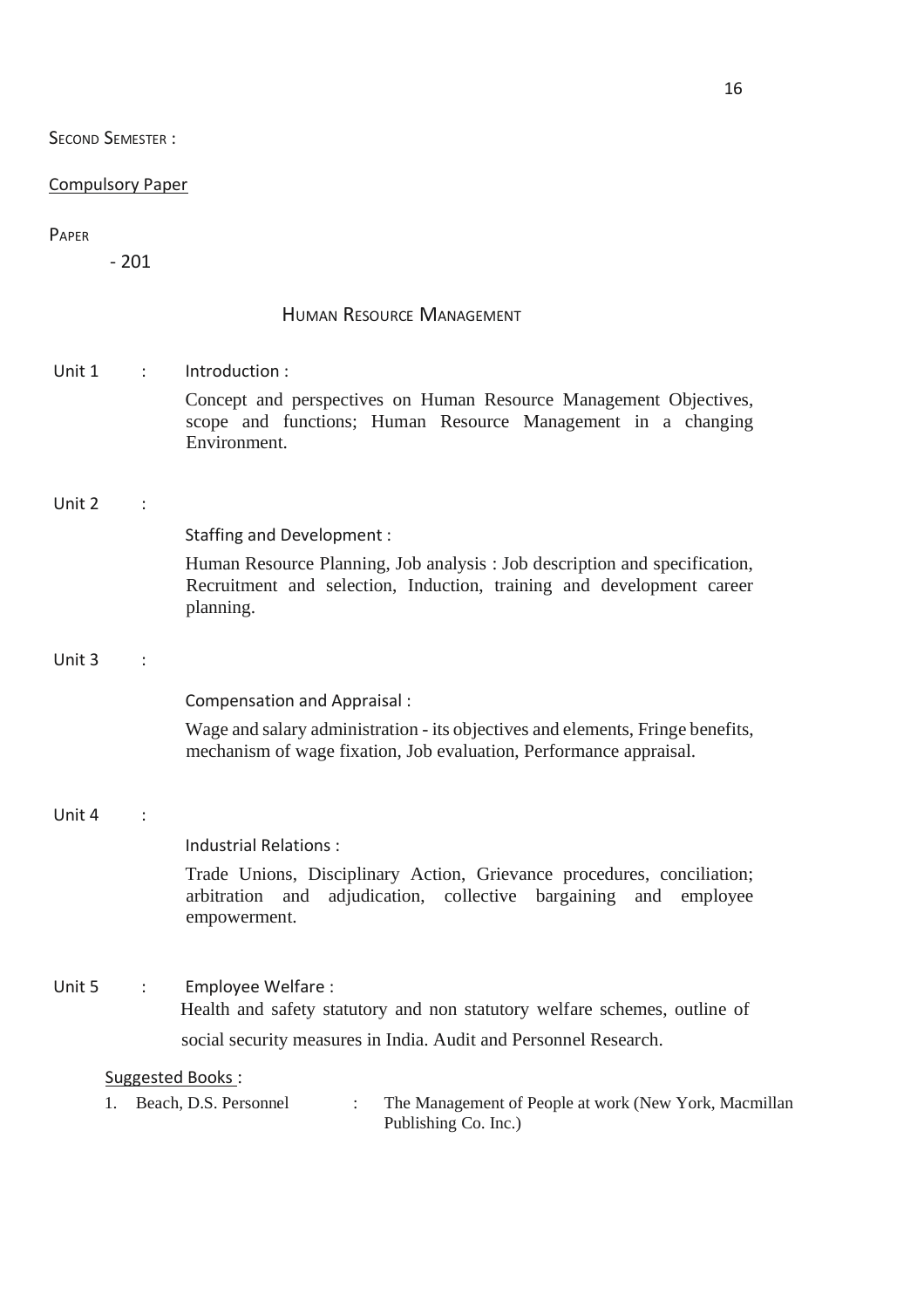| 2. | Dale Yoder                                      | :              | Personnel Management and Industrial Relations (New<br>Delhi, Prentice Hall of India Ltd.) |
|----|-------------------------------------------------|----------------|-------------------------------------------------------------------------------------------|
| 3. | Davis, Kelth                                    |                | Human Behaviour at work; Organisational Behaviour (New<br>York, McGraw Hill Book Company  |
| 4. | Fippo, E.b.                                     | $\ddot{\cdot}$ | Principles of Personnel Management - (New York, McGraw<br>Hill Book Company)              |
| 5. | Maslow, A.H.                                    |                | Motivation and Personality - (Bombay, Asia Publishing<br>House)                           |
| 6. | Mayers, C.A.                                    |                | Industrial Relations in India - (Bombay, Asia Publishing<br>House)                        |
| 7. | McGregor, D.                                    |                | The Human Side of Enterprises - (New York, McGraw Hill<br>Book Company).                  |
| 8. | Pigors, P. & Mayers, C.A.                       |                | Personnel Administration - (New York, MC Graw Hill Book<br>Company)                       |
| 9. | Scott. W.D. Clotheir, R.C. &:<br>Spriegal, W.R. |                | Personnel Management-(New Delhi, Tata McGraw Hill<br><b>Book Company</b> )                |
|    | 10. Strauss, C & Sayless, L.R. :                |                | Human Problems of Management - (New Delhi, Prentice<br>Hall of India)                     |
|    | Reference Books:                                |                |                                                                                           |
|    | 1. Giri. V.V.                                   |                | Labour Problems in Indian Industry (Bombay, Asia<br><b>Publishing House)</b>              |
|    | Mathur and Mathur                               |                | Trade Unions Movements in India                                                           |
| 3. | Yodder, D.                                      |                | Personnel Management and Industrial Relations - (New<br>Delhi, Prentice Hall of India)    |
| 4. | Ubeku, Abei, K.                                 |                | Industrial Relations in Developing Countries, - (London,<br>McMillan)                     |
| 5. | Agarwal, R.D.,                                  |                | Readings in Personnel Management - (Tata McGrarw Hill<br><b>Book Company</b> )            |
|    | $-202$                                          |                |                                                                                           |

17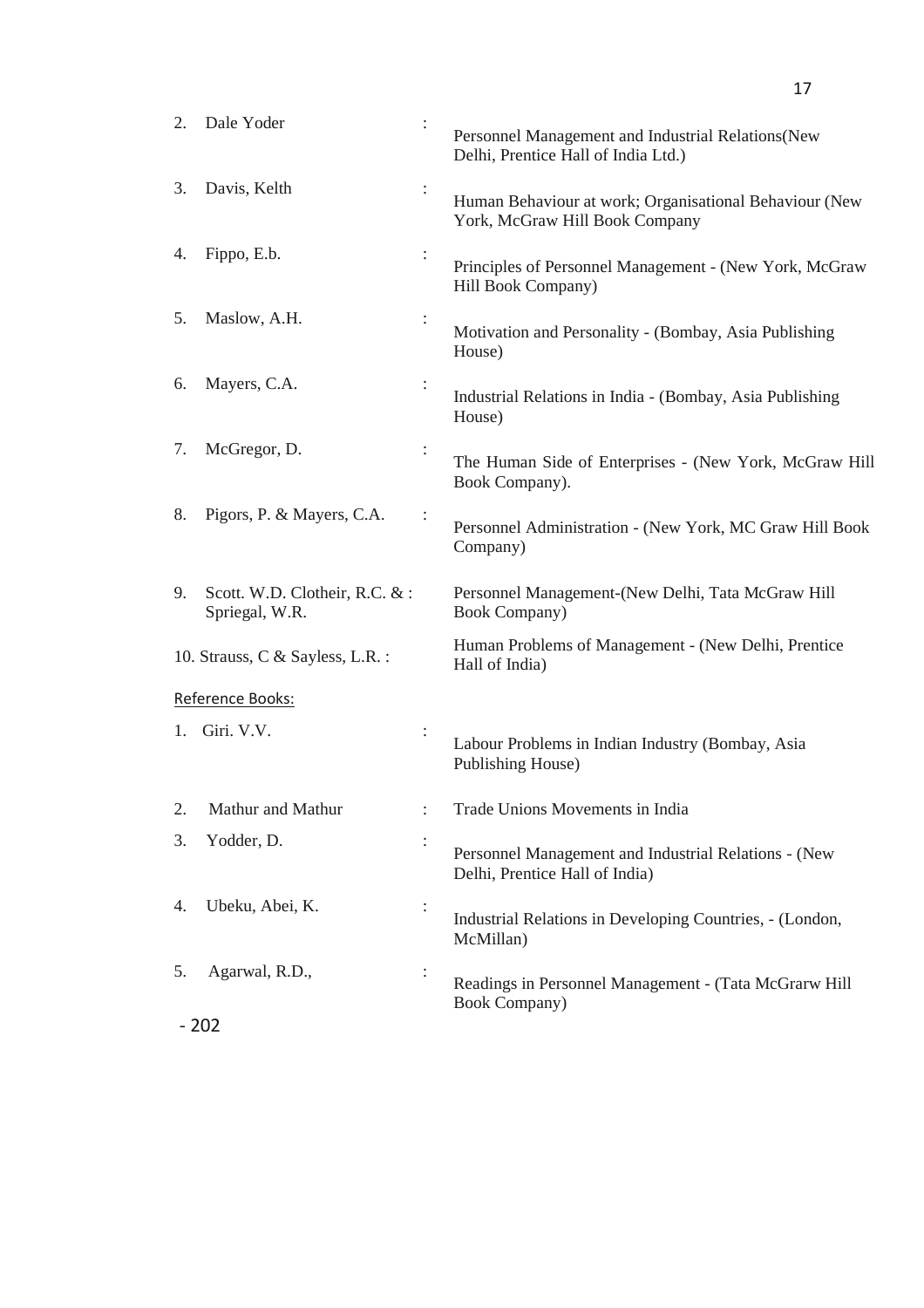SECOND SEMESTER :

### Compulsory Paper

| PAPER  |                |                                                                                                                                                                                                                                                                                                                                                                              |
|--------|----------------|------------------------------------------------------------------------------------------------------------------------------------------------------------------------------------------------------------------------------------------------------------------------------------------------------------------------------------------------------------------------------|
|        |                | <b>FINANCIAL MANAGEMENT</b>                                                                                                                                                                                                                                                                                                                                                  |
| Unit 1 | ÷              | Scope and Objectives of Financial Management:<br>Evolution and scope, functions of finance managers; objectives of the firm,<br>profit Vs. wealth maximisation; other objectives including objectives of<br>public undertakings.                                                                                                                                             |
| Unit 2 |                | Working Capital Management :<br>Concept of working capital estimation, working capital needs; working<br>capital policy; trade off between risk and returns; management of cash;<br>management of receivable; management of inventories.                                                                                                                                     |
| Unit 3 |                | Cost of Capital and Capital Structure :<br>Leverage, cost of capital and value of the firm; NI, NOI and traditional<br>approaches. A critical review of MM Theory, EBIT-EPS analysis and capital<br>structure. Sources of long-term finance.                                                                                                                                 |
| Unit 4 |                | Capital Budgeting:<br>Need and importance; evaluation of investment decisions and data<br>requirements for capital budgeting decisions, identification of cash inflow<br>and outflows; methods of capital budgeting - payback, accounting rate of<br>return, present value method, profitability index method, internal rate of<br>return; capital rationing; risk analysis. |
| Unit 5 | $\ddot{\cdot}$ | Management of Earnings :<br>Decisions regarding payout and retention; determinants of dividend policy;<br>various models of dividend and their effect on value of firm; dividend policy<br>in practice; bonus issue.                                                                                                                                                         |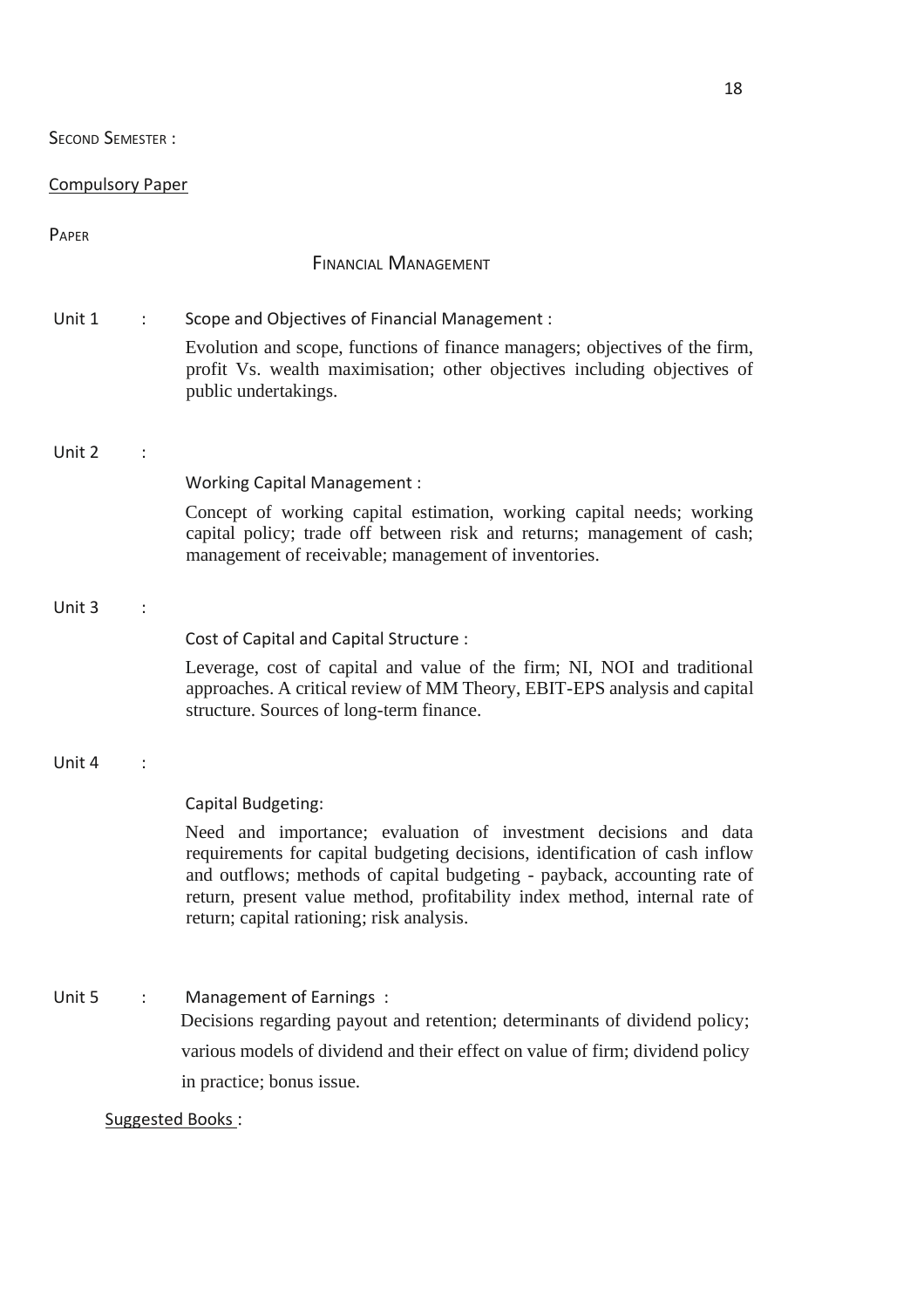| 1.       | Brealey, Richard &<br>Meyers, Steward                           |                      | Principles of Corporate Finance - (New York, McGraw Hill)                                                                                                                  |
|----------|-----------------------------------------------------------------|----------------------|----------------------------------------------------------------------------------------------------------------------------------------------------------------------------|
| 2.       | Moyer, R.Charles, Mc Glugan,<br>James, R & Kretlow, William, J. |                      | Contemporary Financial Management - (New York, West<br>Publishing Co.)                                                                                                     |
| 3.       | Cup. Benton E.                                                  |                      |                                                                                                                                                                            |
| 4.       | Mathur, Iqbal                                                   |                      | Principles of Financial Management (Illinoise, Scot,<br>Foresman and Company, Gllenview)<br>Introduction to Financial Management - (New York,<br>Macmillan Publishing Co.) |
| 5.       | Solomon, Fzra                                                   |                      | Theory of Financial Management - (Columbia Prerss)                                                                                                                         |
| 6.       | <b>Brealey and Myers</b>                                        |                      | Principles of Corporate Finance - (New York, McGraw Hill)                                                                                                                  |
| 7.<br>8. | James C. Van Horne<br>Kucchal, S.C.                             |                      | Financial Management and Policy - (Prentice Hall of India)<br>Financial Management - (Allahabad, Chairanya Publishing<br>House)                                            |
| 9.       | Prasana Chandra                                                 | $\ddot{\phantom{a}}$ | Financial Management - (Tata McGraw                                                                                                                                        |
|          | 10. Pandey, I.M.                                                |                      | Financial Management - (New Delhi, Vikas Publishing<br>House)                                                                                                              |
| 1.       | Reference Books:<br>Weston, J Fred and<br>Brigham, Dugne F      |                      | Managerial Finance - (Dryden Press)                                                                                                                                        |
| 2.       | Mao, James C.T.                                                 |                      | Quantitative analysis of Financial Decisions - (Macmillan)                                                                                                                 |
| 3.       | Balten, S.E.                                                    |                      |                                                                                                                                                                            |
| 4.       | Gitman, Lawrence J                                              |                      | Managerial Finance - Principles and Practices - (Beston,<br>Houghton Mifflin Company)<br>Principles of Managerial Finance - (New York, Harper &<br>Raw)                    |
| 5.       | Khan, M.Y. & Jain P.K.<br>$-203$                                |                      | Financial Management - (Tata McGraw Hill)                                                                                                                                  |

19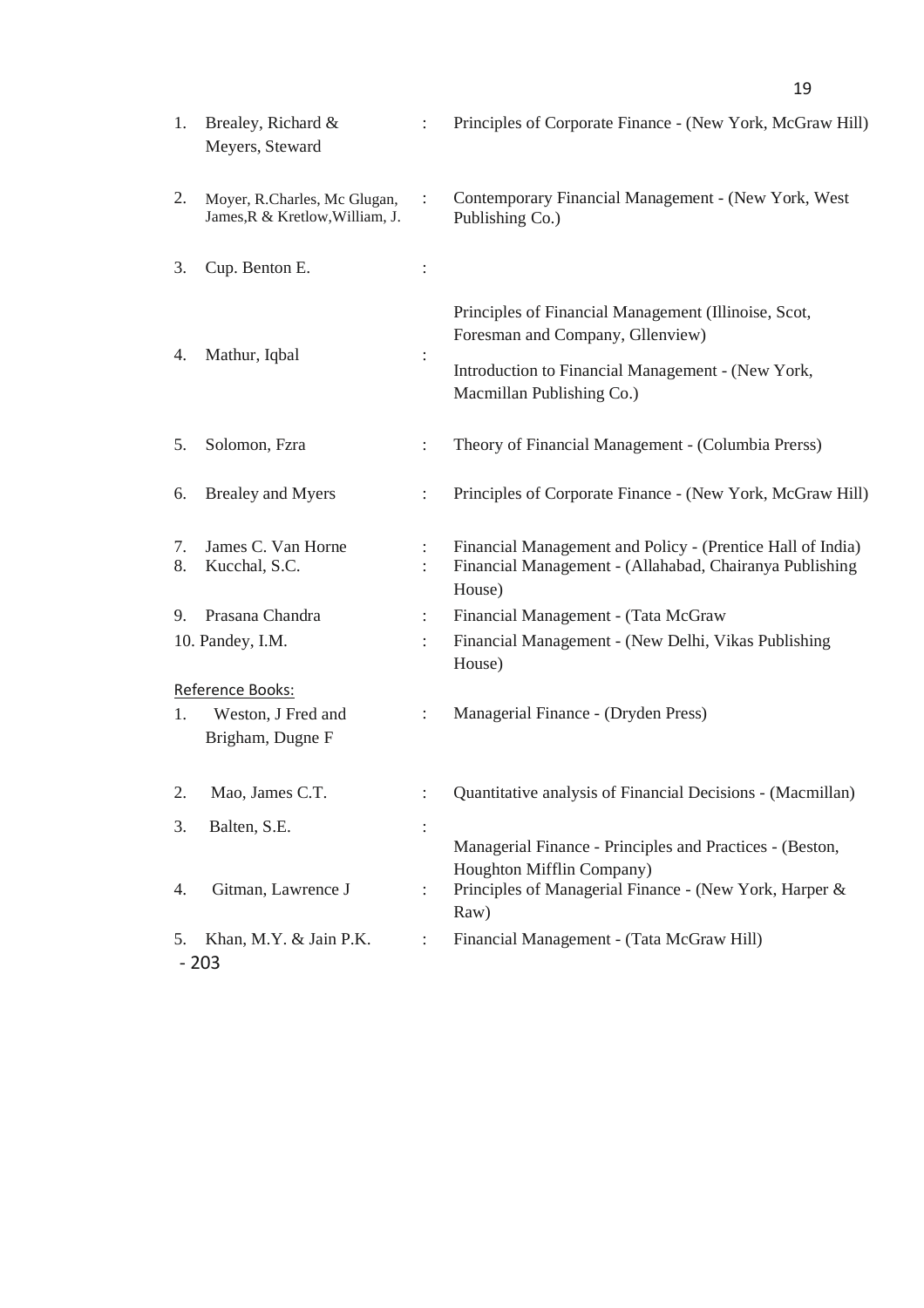20

### SECOND SEMESTER :

### Compulsory Paper

| <b>PAPER</b> |   |                                                                                                                                                                                                                                                                                                                                                              |
|--------------|---|--------------------------------------------------------------------------------------------------------------------------------------------------------------------------------------------------------------------------------------------------------------------------------------------------------------------------------------------------------------|
|              |   | <b>MARKETING MANAGEMENT</b>                                                                                                                                                                                                                                                                                                                                  |
| Unit 1       | ÷ | Marketing Basics:<br>Marketing and its core concepts, Nature and Scope, Marketing Process and<br>Marketing Management, Selling concept and sales management, Marketing<br>System - Micro and Macro Environment, Social Marketing and Marketing<br>Mix.                                                                                                       |
| Unit 2       |   | <b>Buying Process and Behaviour:</b><br>Market segmentation and positioning, target marketing, consumer buying<br>behaviour, consumer buying decision process, sales forcasting and marketing<br>research.                                                                                                                                                   |
| Unit 3       |   | <b>Product and Price Decisions:</b><br>Basic concepts of a product, product mix and product line decisions,<br>branding decisions, new product development and its processes, packaging<br>Product Life Cycle and its elongation strategies. Pricing -<br>decisions,<br>meaning, objectives, factors influencing pricing, pricing methods and<br>strategies. |
| Unit 4       |   | Distribution and Promotion Decisions:<br>Marketing channels and its functions, designing distribution channel,<br>channel selection and logistics of distribution objectives, elements of<br>promotion mix, marketing communication design and promotion mix<br>strategies.                                                                                  |
| Unit 5       | ÷ | Emerging Issues in Marketing:<br>Basics of International Marketing environment; rural marketing, marketing<br>information system and internet marketing, Export Marketing - concept and<br>role of export promotion council (EPC)                                                                                                                            |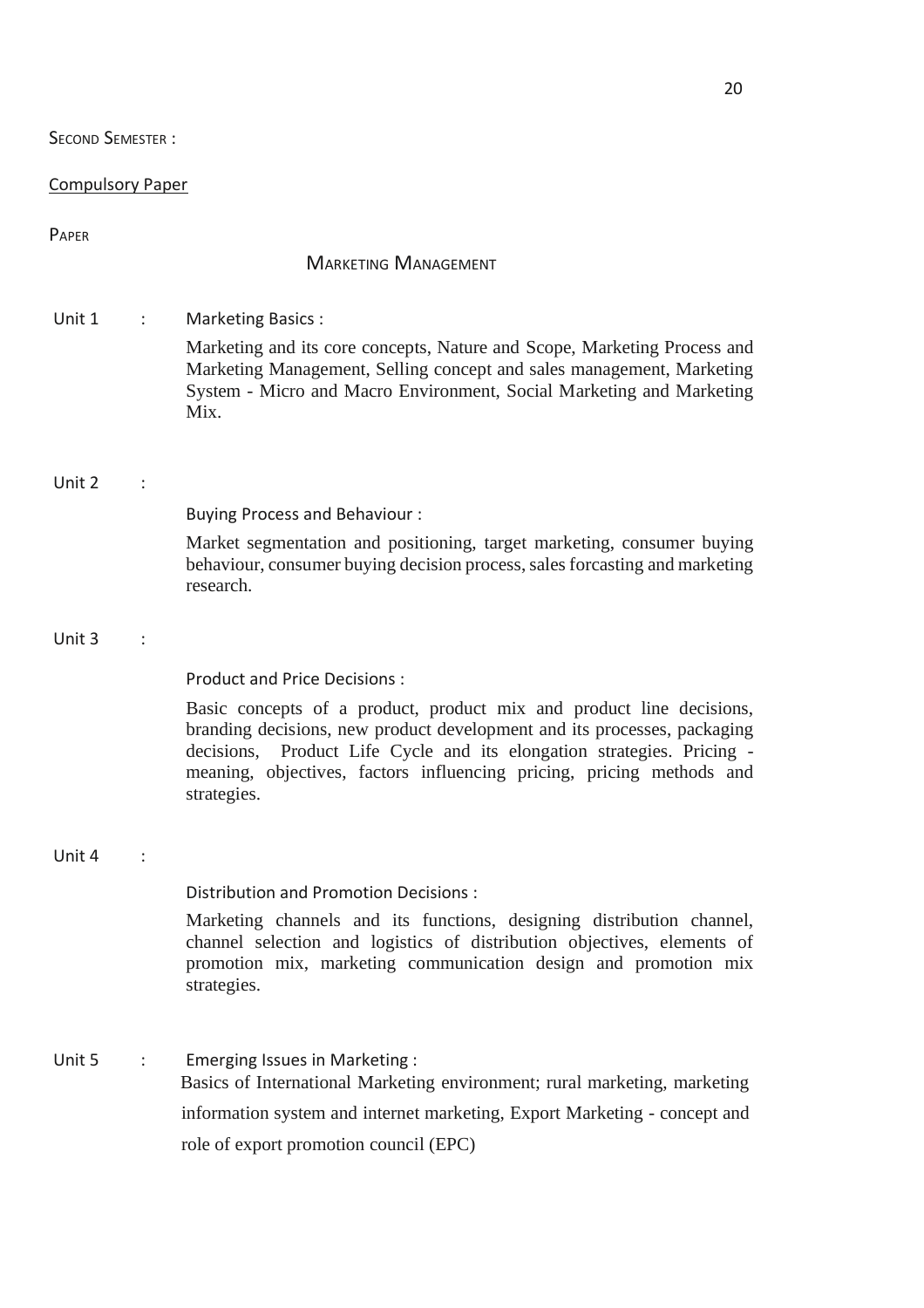| 1. | Kotler, Philip                         | ÷                    | Principles of Marketing, Prentice Hall of India, New Delhi                               |
|----|----------------------------------------|----------------------|------------------------------------------------------------------------------------------|
| 2. | Kotler, Philip                         |                      | Marketing Management : Analysis, Planning,<br>Implementation and Control, PHI, New Delhi |
| 3. | Cundiff, Still and Goveni              | $\ddot{\phantom{a}}$ | <b>Fundamentals of Marketing</b>                                                         |
| 4. | Stanton, W.J.                          | $\ddot{\cdot}$       | <b>Fundamentals of Marketing</b>                                                         |
| 5. | McCarthy                               | ÷                    | <b>Basic Marketing</b>                                                                   |
| 6. | Buell, Victor, R.                      | $\ddot{\cdot}$       | Handbook of Modern Marketing                                                             |
| 7. | Mandell and Rosenberg                  | ÷                    | Marketing                                                                                |
| 8. | Gandhi. J.C.                           | ÷                    | Marketing A Managerial Approach                                                          |
| 9. | Davis Kenneth                          | ÷                    | <b>Marketing Management</b>                                                              |
|    | 10. Ramaswamy V.S. &<br>Namakuamri, S. | $\ddot{\cdot}$       | Marketing Management - Indian Context                                                    |
|    | 11. Saxena R                           |                      | Marketing Management, New Delhi, Tata McGraw Hill                                        |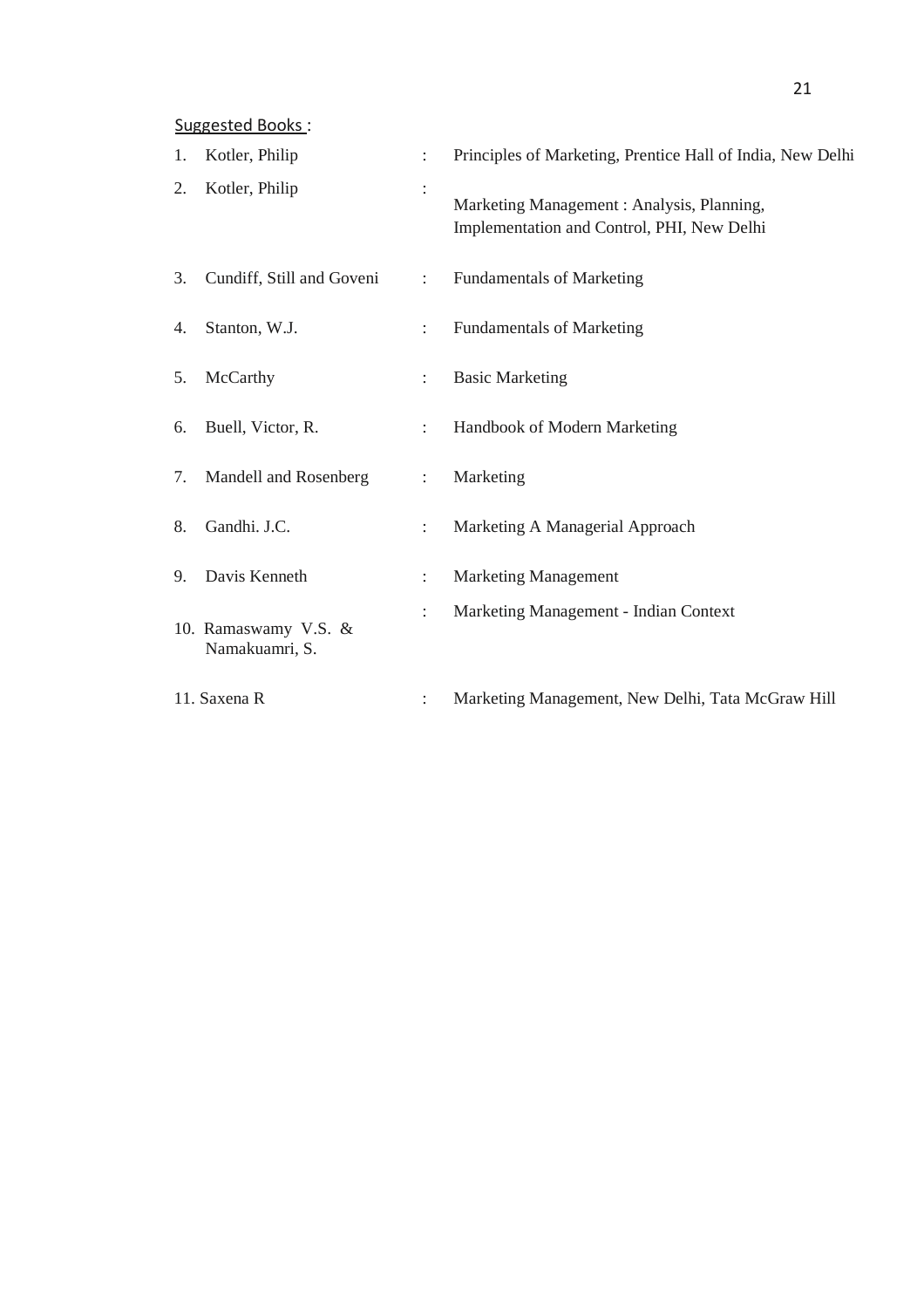#### SECOND SEMESTER :

## Compulsory Paper

### PAPER - 204

|        |                  |                      |                         | PRODUCTION AND OPERATIONS MANAGEMENT                                                                                                                                                                                   |
|--------|------------------|----------------------|-------------------------|------------------------------------------------------------------------------------------------------------------------------------------------------------------------------------------------------------------------|
| Unit 1 |                  | $\ddot{\phantom{a}}$ |                         | Production and Operations Management - concept, Historical Background;<br>Operations Management in Corporate profitability and competitiveness;<br>Product/Process design and technological choice; value engineering. |
| Unit 2 |                  | $\ddot{\phantom{a}}$ |                         | Job Design; Production and Operations Standards; Work Measurement.                                                                                                                                                     |
| Unit 3 |                  | $\ddot{\cdot}$       |                         |                                                                                                                                                                                                                        |
|        |                  |                      |                         | Inventory management - Introduction, Basic Inventory Models and System;                                                                                                                                                |
|        |                  |                      |                         | Material Requirement Planning (MRP); Supply Chain Management                                                                                                                                                           |
|        |                  |                      |                         |                                                                                                                                                                                                                        |
| Unit 4 |                  |                      |                         |                                                                                                                                                                                                                        |
|        |                  |                      |                         | Forecasting; Operations Scheduling; Aggregate Planning; Quality                                                                                                                                                        |
|        |                  |                      |                         | Management : Introduction, Statistical Quality Control, Concepts in<br>Acceptance Sampling; Japanese Manufacturing Systems; 150 9000.                                                                                  |
| Unit 5 |                  | $\ddot{\cdot}$       |                         | New Development and Issues in Production and Operations<br>Management; Customer Relationship Management (CRM), Collaborative                                                                                           |
|        |                  |                      |                         | Product Commerce (CPC), Six Sigma; Operations Strategy.                                                                                                                                                                |
|        | Suggested Books: |                      |                         |                                                                                                                                                                                                                        |
| 1.     | Buffa, Elwood S  |                      | $\ddot{\phantom{a}}$    | Modern Production Management - (New York, John Wiley<br>& Sons)                                                                                                                                                        |
| 2.     |                  |                      | Adam. E. Jr. & Ebert R  | Production and Operations Management : Concept,<br>Models and Behaviour - (Englewood, Prentice Hall)                                                                                                                   |
| 3.     |                  |                      | Garret, Leonard J., and | Production Management Analysis - (New York, Harcourt                                                                                                                                                                   |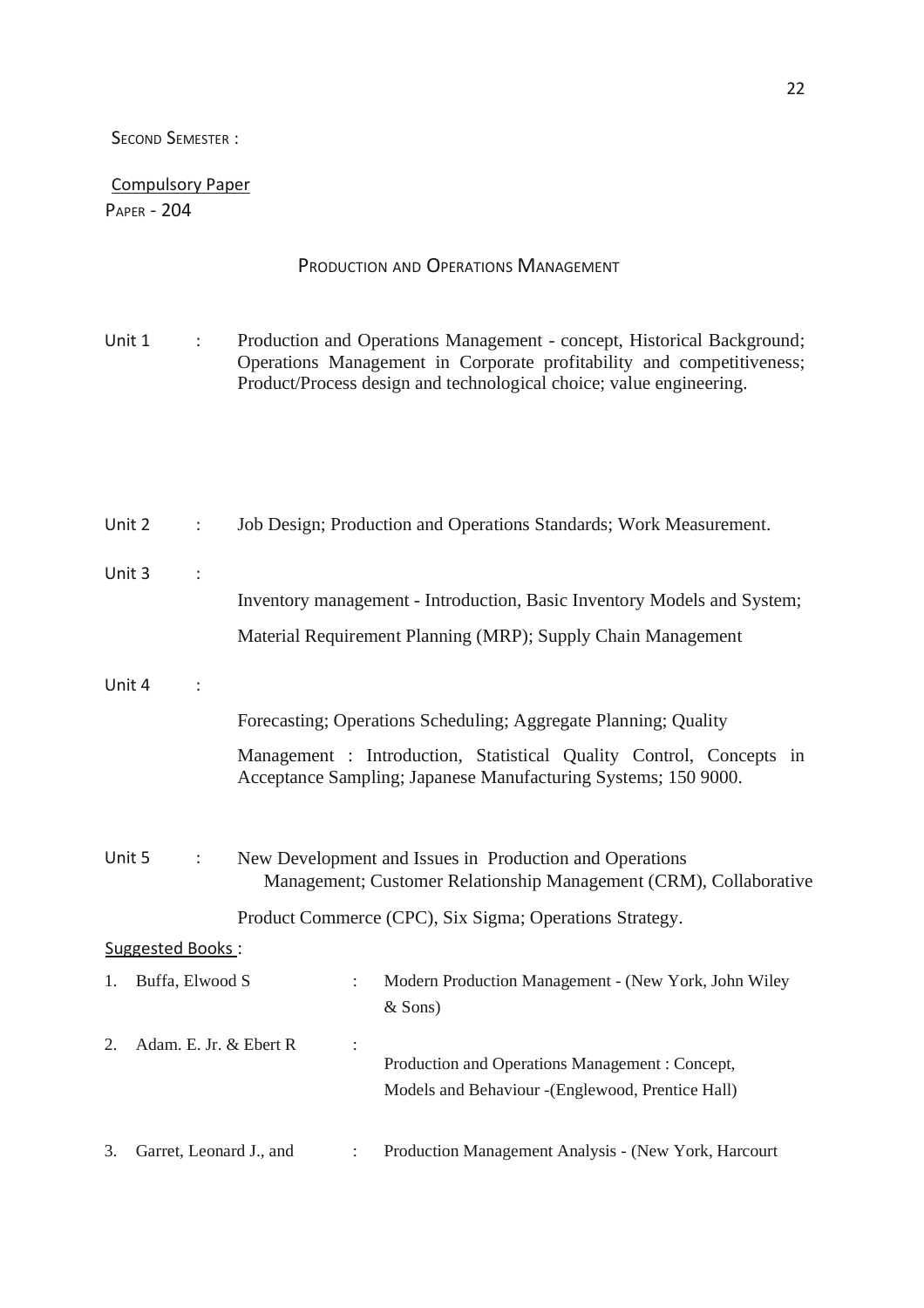Solver, Milton Brance Jovanovich)

|    | <b>DOIVOI, IVILITOII</b>               |                         |                | Drame Jovanovich                                                                                                                                                                                                                                                               |
|----|----------------------------------------|-------------------------|----------------|--------------------------------------------------------------------------------------------------------------------------------------------------------------------------------------------------------------------------------------------------------------------------------|
| 4. | Baumul                                 |                         |                | Economic Theory and Operations analysis - (Delhi,<br>Prentice Hall of India)                                                                                                                                                                                                   |
| 5. | Pivest                                 |                         | $\ddot{\cdot}$ | Production and Inventory Control - Principles &<br>Techniques - (Delhi, Prentice Hall of India)                                                                                                                                                                                |
| 6. | Belgel                                 |                         |                | Production Control - A Quantitative Approach - (Delhi,<br>Prentice Hall)                                                                                                                                                                                                       |
| 7. | Ramesh, M.S.                           |                         | :              | A Key to Production, Planning Inventory Control - (Delhi,<br>Tata McGraw Hill)                                                                                                                                                                                                 |
| 8. | Magee, P. boodman                      |                         |                | Production, Planning Inventory Control - (Delhi, Tata<br>McGaw Hill)                                                                                                                                                                                                           |
| 9. | Shoe, Barry                            |                         |                | Opeations Management - (Delhi, Prentice Hall)                                                                                                                                                                                                                                  |
|    | 10. Mcclain, Thomas L.J.               |                         |                | Operations Management - (Delhi, Prentice Hall)                                                                                                                                                                                                                                 |
|    | 11. Adam & Ebert<br><b>PAPER - 205</b> |                         | $\ddot{\cdot}$ | Production and Operations Management - Concept,<br>Models and Behaviours (Englewood Cliff, Prrentice Hall)                                                                                                                                                                     |
|    |                                        |                         |                | <b>RESEARCH METHODOLOGY</b>                                                                                                                                                                                                                                                    |
|    | Unit 1                                 | in the choice of topic. |                | The Nature of Business Research :<br>Meaning of Research, Scope of research in business, Role of research,<br>Scientific methods of research, Selecting a problem area, guiding principles                                                                                     |
|    | Unit 2                                 |                         |                | Planning and Organising the Research Project, and Sources of Data:<br>Types of research designs, formulation of hypothesis concept and their role,<br>general problems of measurement, sources of data; nature and sources of data<br>required, primary and secondary sources. |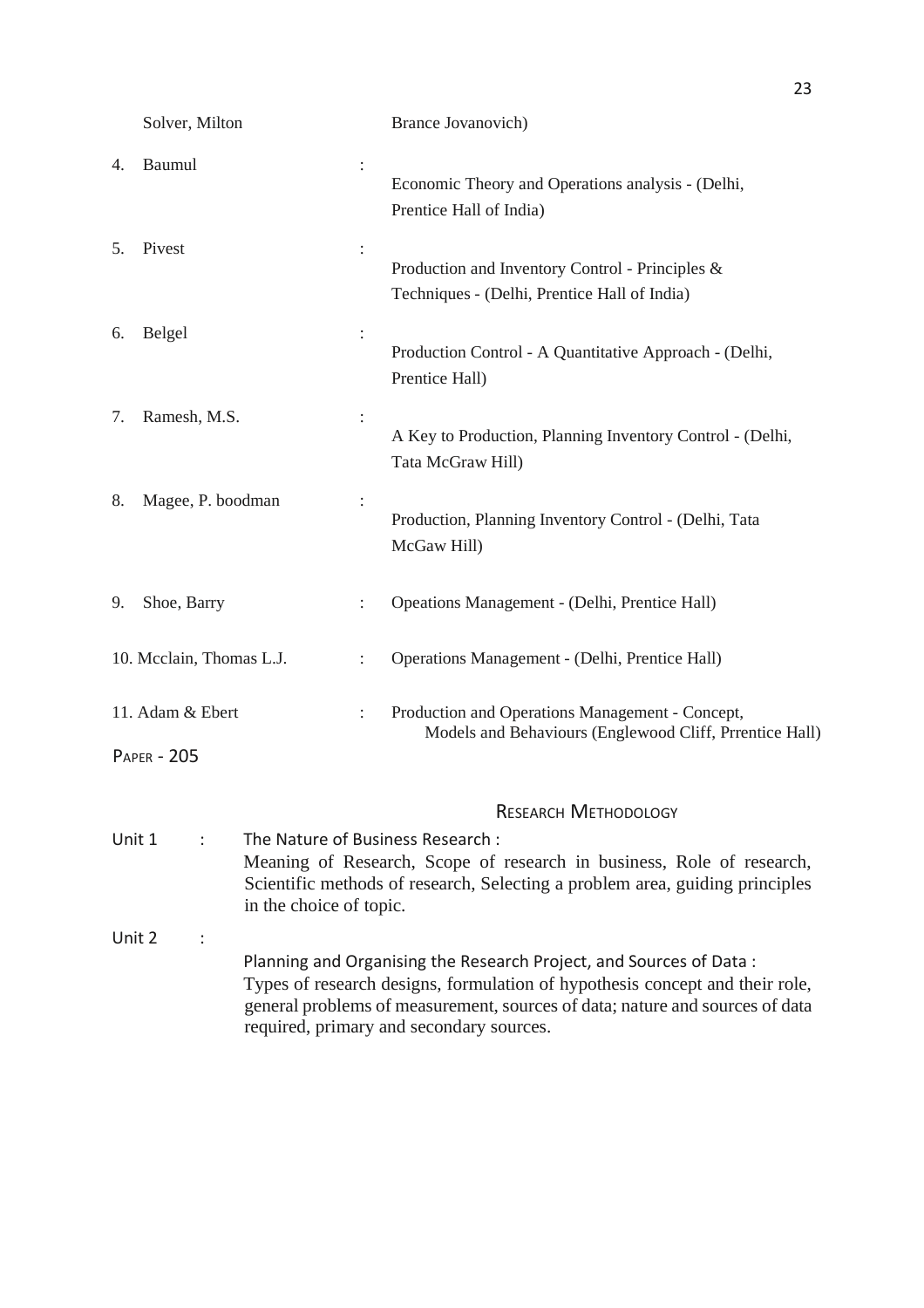SECOND SEMESTER :

Compulsory Paper

|        | <u>Compaisory Faper</u>              |     |                                                                                                                                                                                                                                                                          |
|--------|--------------------------------------|-----|--------------------------------------------------------------------------------------------------------------------------------------------------------------------------------------------------------------------------------------------------------------------------|
| Unit 3 |                                      | (a) | Sampling Techniques of Collecting Data: Major consideration in<br>sampling, types of sampling.                                                                                                                                                                           |
|        |                                      | (b) | Observational questionnaire, and interview technique of data<br>collection; scaling techniques.                                                                                                                                                                          |
|        |                                      | (c) | Attitude Measurement : Techniques and Motivational Research<br>Techniques.                                                                                                                                                                                               |
| Unit 4 |                                      |     | Analysis and Interpretation of Data:<br>Data Analysis - I : Editing, establishing of categories, coding, tabulation,<br>graphic and diagrammatic presentation of data, rules of drawing diagram,<br>basic types of diagram, types of bar-charts, interpretation of data. |
| Unit 5 |                                      |     |                                                                                                                                                                                                                                                                          |
|        |                                      |     | Data Analysis - II :<br>Data Analysis and Interpretation                                                                                                                                                                                                                 |
|        |                                      | (a) | Statistical Inference : Test of hypothesis, Test of significance,<br>nonparametric and parametric statistics, Analysis of variance (one way<br>classification)                                                                                                           |
|        |                                      | (b) | Data analysis in case of Randomised Block Design and Latin Square<br>Design, Measurement of Association (using Rank Correlation Co-<br>effcient only), cluster analysis, and Multi-dimensional scaling.                                                                  |
|        | Suggested Books:                     | (c) | Style and major division of a report Format used in presenting<br>evidence, criteria for judging research report.                                                                                                                                                        |
| 1.     | Rigby, Paul H                        |     | Conceptual Foundations of Business Research<br>÷                                                                                                                                                                                                                         |
| 2.     | Rummel an dBallaine                  |     | Research Methodology in Business                                                                                                                                                                                                                                         |
| 3.     | Sellitz, Johoda, Deutsch and<br>Cook |     | <b>Research Methods in Social Relations</b>                                                                                                                                                                                                                              |
| 4.     | Wilkinson and bhandarkar             |     | Methodology and Techniques of Social Research<br>$\ddot{\cdot}$                                                                                                                                                                                                          |
| 5.     | Clover, V.T.                         |     | Business Research : Basic Principles and Techniques<br>$\ddot{\cdot}$                                                                                                                                                                                                    |
| 6.     | Moser, C.A.                          |     | Survey Methods in Social Investigation.                                                                                                                                                                                                                                  |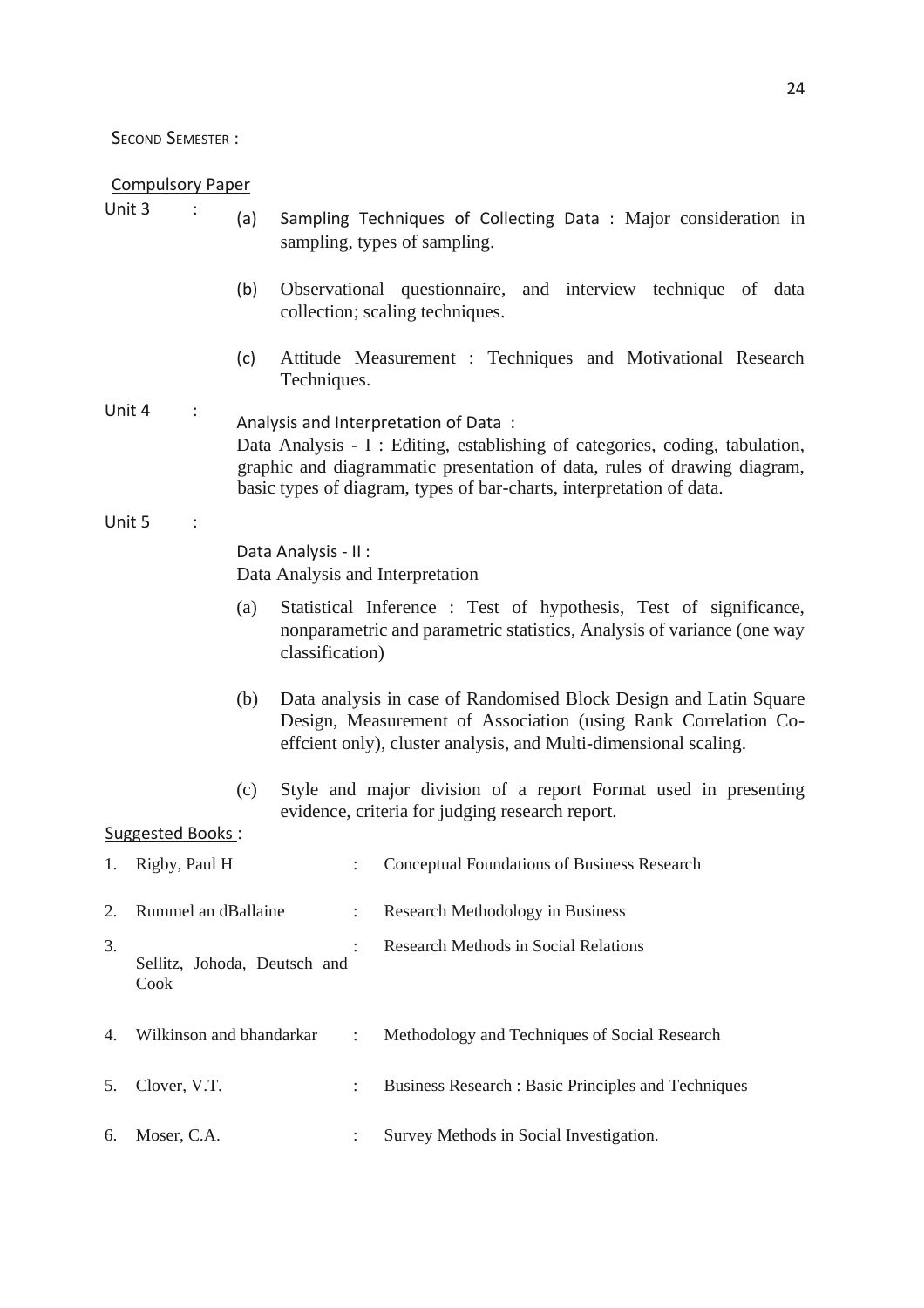- 7. Goode & Hatt : Methods in Social Research
- 8. Young, P.V. : Scientific Social Survey and Research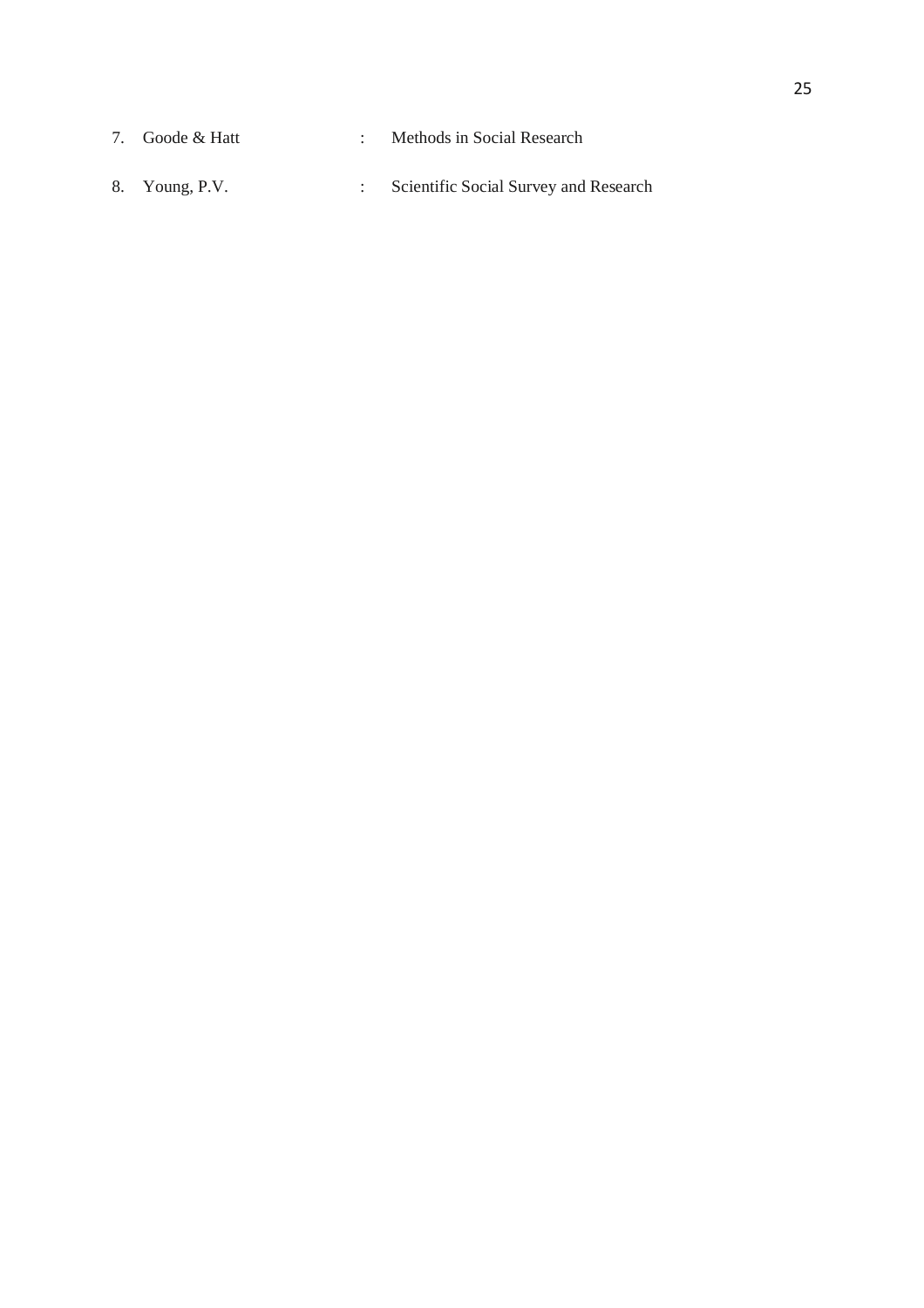SPECIALISATION (OPTIONAL) :

#### Group - 1

PAPER - 211

#### PROJECT PLANNING & ANALYSIS

#### Unit 1 : Elements of Project Planning

- Project defined, project idea, project development, project sponsoring body, project formulation team, outside agencies, feasibility report, pre-investment report, project implementing body and characteristics of project.
- Project classification
- Project Planning for Sustainable Development
- Unit 2 : Project Identification and Formulation
	- Environment Scanning
	- Necessary steps in Project Identification
	- Government, the Regulator
	- Tax Incentives and Project Investment Decisions Zero Based Project Formulation.
	- Essential components of a project proposal report.
- Unit 3 : Project Feasibility Analysis I
	- Introduction to Feasibility Analysis
	- Market Analysis
	- Technical Analysis
	- Economic Analysis
	- Financial Analysis
- Unit 4 : Project Feasibility Analysis II
	- Managerial Analysis
	- Social cost Benefit Analysis
	- Environment Analysis
	- Risk Analysis
- Unit 5 : Project Scheduling
	- Scheduling Techniques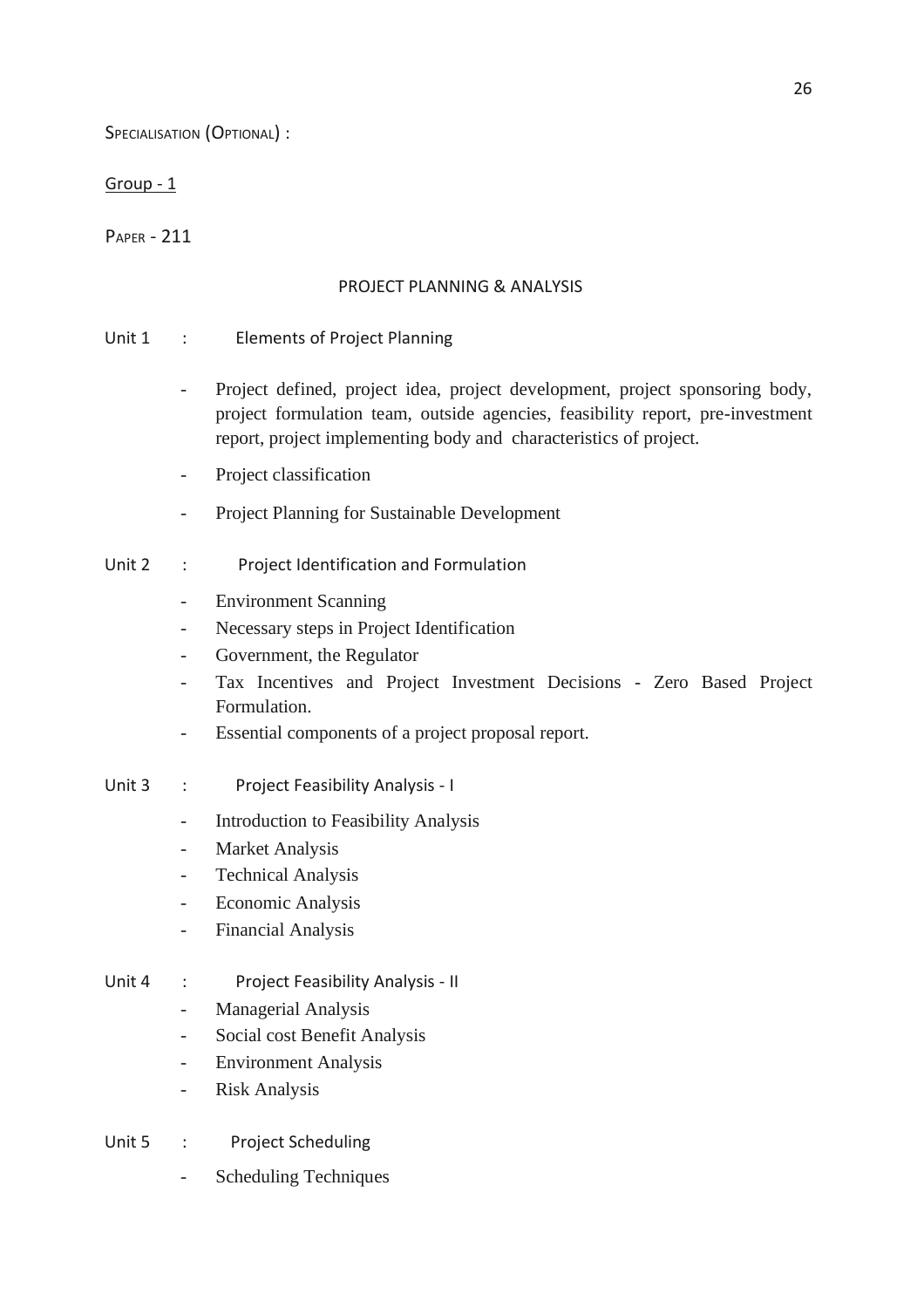- Optimisation of Project Time

| 1. P.K. Mattoo                                                                                                                                   | Project Formulation in Developing Countries.<br>MacMillan Company of India Ltd. Delhi. Mumbai.<br>Kolkata. Chennai.                                                                                                        |
|--------------------------------------------------------------------------------------------------------------------------------------------------|----------------------------------------------------------------------------------------------------------------------------------------------------------------------------------------------------------------------------|
| 2. N. Nagarajan                                                                                                                                  | Project Management. New Age International (P)<br>Ltd. Publishers. New Delhi. Bangalore. Chennai.<br>Guwahati. Hydrabad. Kolkata. Lucknow. Mumbai.                                                                          |
| 3. S. Ghosh                                                                                                                                      | Project Management and Control. New Central<br>Book Agency (P) Ltd. Kolcutta.                                                                                                                                              |
| 4. Prasanna Chandra                                                                                                                              | Projects<br>Planning,<br>Analysis,<br>Financing,<br>Implementation and Review. Tata Mc Graw Hill<br>Publishing Company Ltd. New Delhi.                                                                                     |
| 5. Untied Nations<br>÷                                                                                                                           | Guide to Practical Appraisal (Social Benefit-Cost<br>Analysis in Developing Countries). Oxford & IBH<br>Publishing Co. Pvt.                                                                                                |
|                                                                                                                                                  | 6. S. Anil Kumar, S.C. Poornima, Mini K. Abraham and K. Jayashree<br>Entrepreneurship Development. New Age<br>International Publishers. New Delhi. Bangalore.<br>Chennai. Guwahati. Hydrabad. Kolkata. Lucknow.<br>Mumbai. |
| $Group-1$                                                                                                                                        |                                                                                                                                                                                                                            |
| <b>PAPER - 212</b>                                                                                                                               |                                                                                                                                                                                                                            |
|                                                                                                                                                  | PROJECT INVESTMENT & BUDGETING                                                                                                                                                                                             |
| <b>Capital Investments</b><br>Unit 1<br><b>Importance and Difficulties</b><br>Types of Capital Investments<br><b>Phases of Capital Budgeting</b> |                                                                                                                                                                                                                            |
| Levels of Decision Making                                                                                                                        |                                                                                                                                                                                                                            |

- Facets of Project Analysis
- Feasibility A Schematic Diagram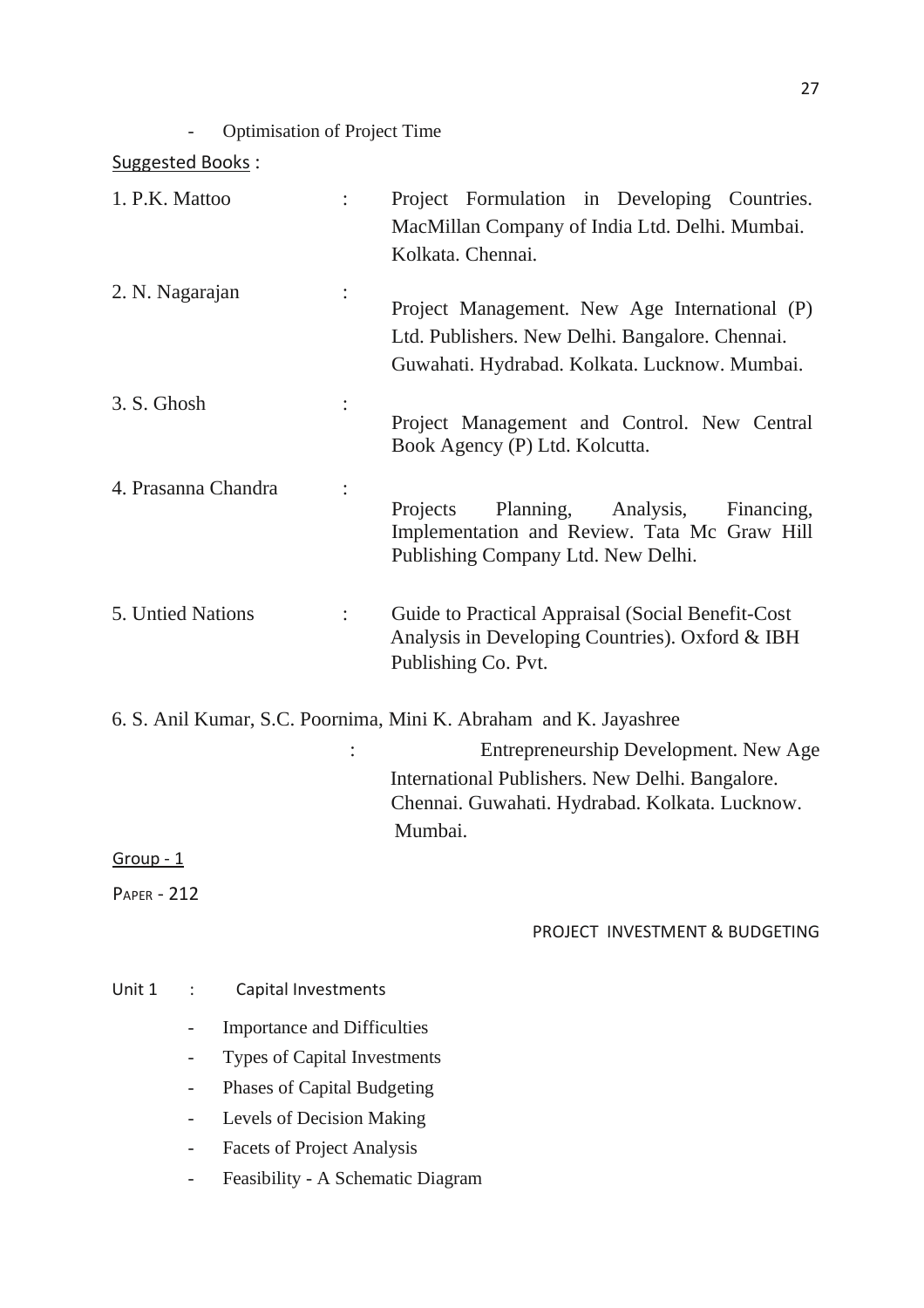- Objectives of Budgeting
- Common Weaknesses in Capital Budgeting
- Unit 2 : Capital Allocation Framework
	- Key Criteria
	- Portfolio Planning Control
	- Strategic Position and Action Evaluation(SPACE)
	- Diversification Debate
	- Investment in Capabilities
	- Strategic Planning and Capital Budgeting
- Unit 3 : Financial Estimates and Projections
	- Project Cost Estimates
	- Sources of Finance
	- Role of Financial Institutions in Project Financing
	- Covenants Attached to Lending
- Unit 4 : Financial Profitability Analysis
	- Estimates of Sales and Production
	- Cost of Production
	- Working Capital Requirements and its Financing
	- Profitability Projections
	- Projected Cash Flow Statement
	- Projected Balance sheet
	- Multi Year Projections
- Unit 5 : Financial Appraisal
	- Time Value of Money
	- Appraisal criteria under certainty and uncertainty
	- Cost of Capital
	- Quantitative Techniques Model : LPP, Goal Programming and Portfolio Theory of CAPM in Capital Budgeting and Corporate Strategy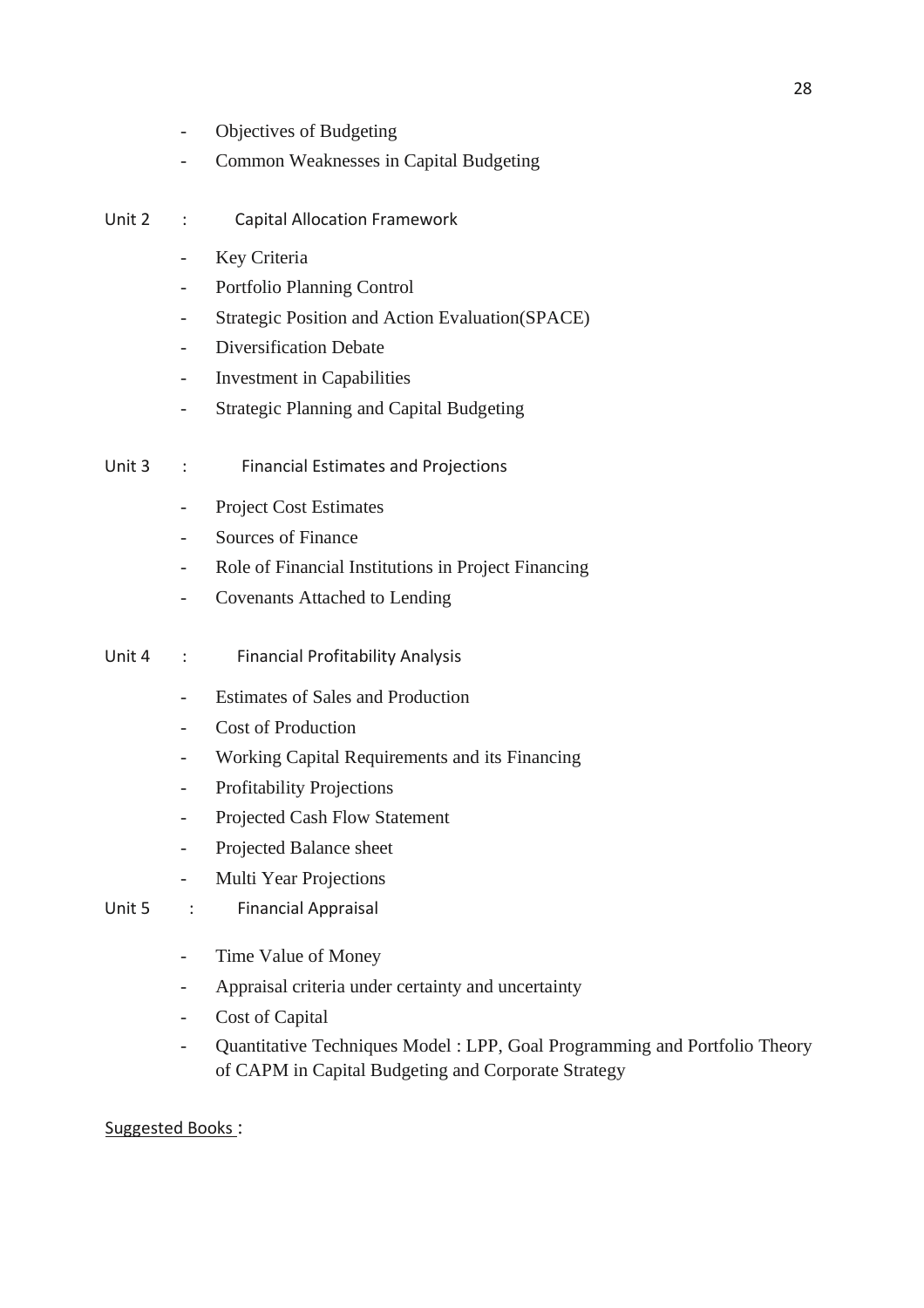| 1. Prasanna Chandra                                           | Planning,<br>analysis,<br>financing,<br>Projects<br>Implementation and Review. Tata Mc Graw Hill<br>Publishing Company Ltd. New Delhi.             |
|---------------------------------------------------------------|----------------------------------------------------------------------------------------------------------------------------------------------------|
| 2. K. Nagarajan                                               | Project Management. New Age International (P)<br>Ltd. Publishers, New Delhi. Bangalore. Chennai.<br>Guwahati. Hyderabad. Kolkata. Lucknow. Mumbai. |
| 3. Preti Singh                                                | Investment Management. Himalaya Publishing<br>House. Mumbai. Delhi. Nagpur. Bangalore.<br>Hyderabad.                                               |
| 4. Anand Sharma                                               | Quantitative Techniques for Decision Making.<br>Himalaya Publishing House. Mumbai. Delhi.<br>Nagpur. Bangalore. Hyderabad.                         |
| 5. I.M. Pandey                                                | Financial Management. Vikas Publishing House.<br>New Delhi                                                                                         |
| 6. Mao and C.T. James                                         | Quantitative Analysis of Financial Decisions. Mac<br>Millan.                                                                                       |
| 7. M.Y Khan and P.K. Jain:<br>$Group-1$<br><b>PAPER - 213</b> | Financial Management. Tata McGraw Hill.                                                                                                            |
|                                                               | DDAIECT MANNACEMENT                                                                                                                                |

#### PROJECT MANAGEMENT

| Unit $1$ : | Introduction to Project Management |
|------------|------------------------------------|
|            | <b>Project Management Defined</b>  |

- Significance of Project Management
- Steps & Styles of Project Management
- Pressures on Project Managers
- Problems of Reactive Project Managers
- The Six Functions of Project Management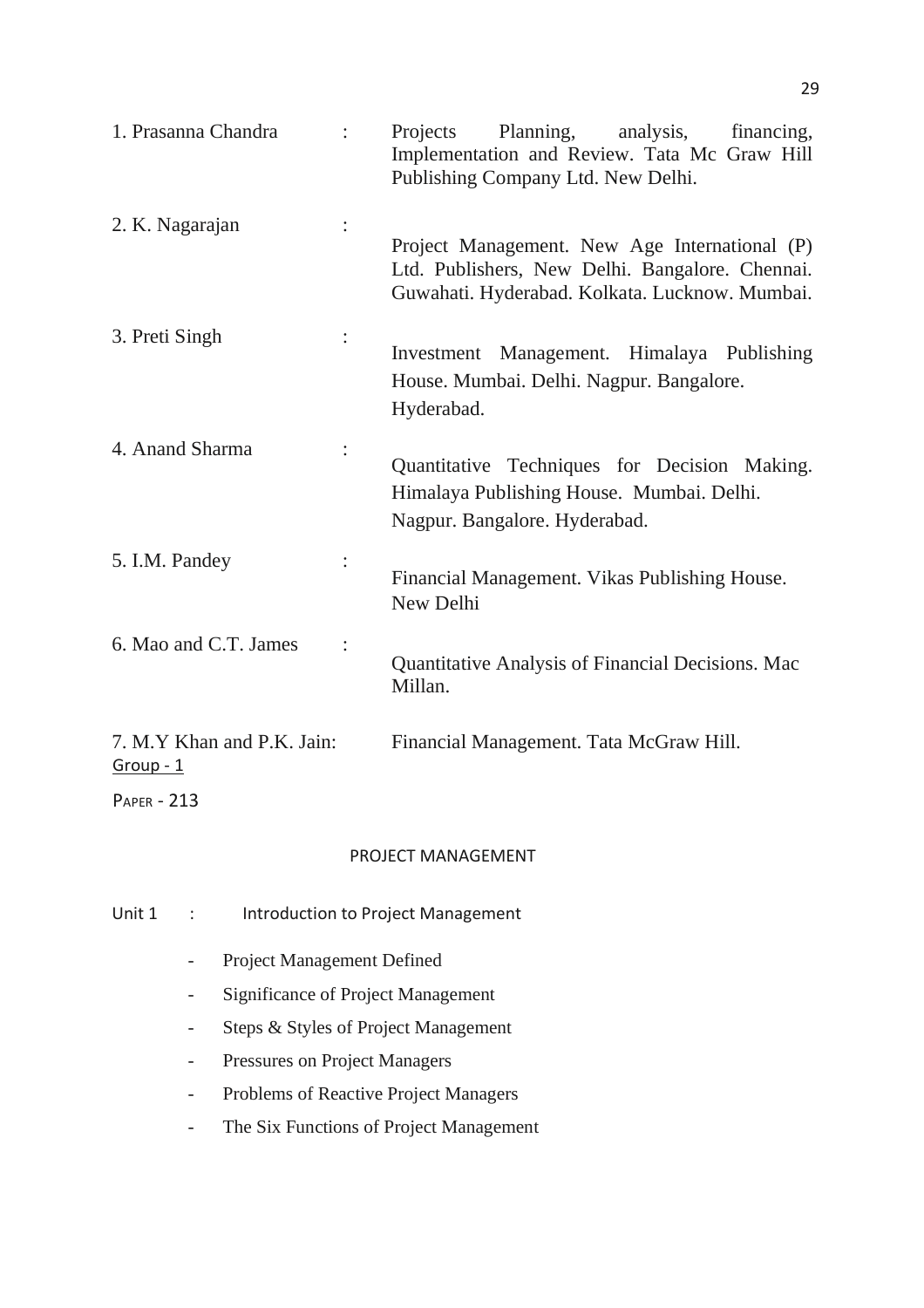- Unit 2 : Practical Project Management Methodology (P<sup>2</sup>M<sup>2</sup>)
	- Characteristics of P2M<sup>2</sup>
	- Keystones of P2M<sup>2</sup>
	- Need of change
	- Obstacles of Project Management
- Unit 3 : Project Organization
	- Functional Organization
	- Product Organization
	- Matrix Organization
	- Selection of Project Organization Structure
	- Break Down Structures
- Unit 4 : Project Cost Control
	- Project Cost Vs Project Completion Time
	- Normal Cost and Crash Time
	- Direct Cost and Indirect Cost
	- Time-Cost Trade-Off
- Unit 5 : Project Monitoring and Control
	- Monitoring and Control Design
	- Tools & Techniques
	- Role of MIS
	- Contingency Planning
	- Corrective Action
	- Project Leadership
	- Qualities of Project Managers
	- Vision of Project Leaders
	- Communication Skill
	- Team Building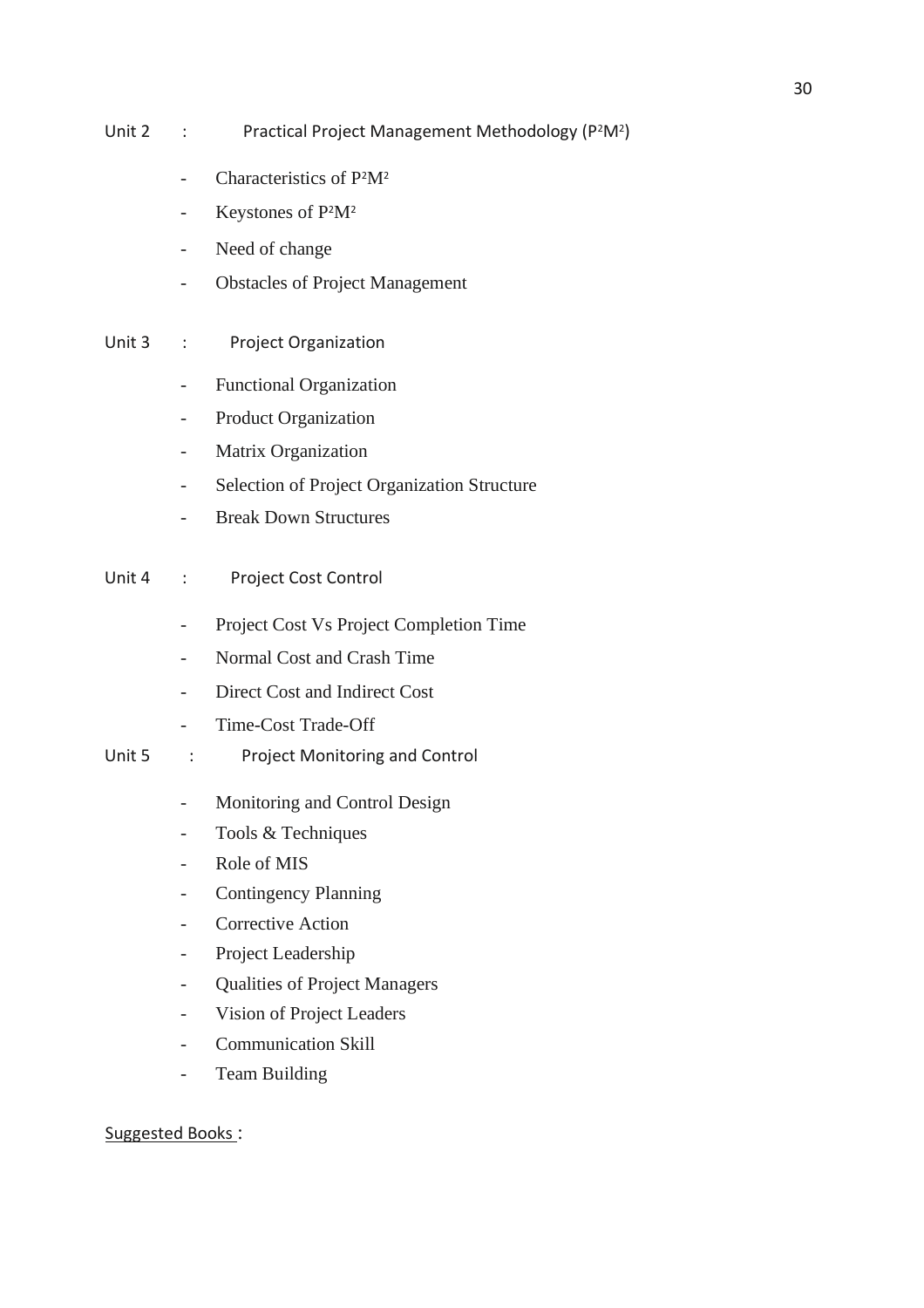| 1. Ralph L. Klien, Irwin S. Ludin, and Ken L. Robertson: |                |                                                                                                        |
|----------------------------------------------------------|----------------|--------------------------------------------------------------------------------------------------------|
|                                                          |                | Project Management Methodology (A Practical                                                            |
|                                                          |                | Guide for the Next Millennium)                                                                         |
|                                                          |                | Marcel Dekker, Inc. New York. Basel. Hongkong.                                                         |
| 2. K. Nagarajan                                          |                | Project Management. New Age International (P) Ltd.<br>Publishers. Hyderabad. Kolkata. Lucknow. Mumbai. |
| 3. S.Ghosh                                               |                |                                                                                                        |
|                                                          |                | Project Management and Control. New Central<br><b>Book</b>                                             |
|                                                          |                | Agency (P) Ltd. Kolkata                                                                                |
| 4. Michael Creer                                         | $\ddot{\cdot}$ | The Project Manager's Partner.<br>Jaico Publishing House, Mumbai. Delhi. Bangalore.                    |
|                                                          |                | Hyderabad. Kolkata. Chennai. Ahmedabad.                                                                |
| Group - 2                                                |                |                                                                                                        |

PAPER - 221

### DIMENSIONS OF RURAL DEVELOPMENT

| Unit 1 | $\ddot{\phantom{a}}$     | <b>Rural Development</b>                                                              |
|--------|--------------------------|---------------------------------------------------------------------------------------|
|        |                          | Concept, meaning and approaches                                                       |
|        | -                        | The nature and evolution of poverty                                                   |
|        |                          | Measuring poverty in its multiple dimensions                                          |
|        |                          | Determinents of rural development                                                     |
| Unit 2 |                          | Some Paradigms of Rural Development                                                   |
|        |                          | The Modernisation Theory                                                              |
|        |                          | The Human Capital Model of Development                                                |
|        |                          | The Gandhian Model of Rural Development                                               |
|        |                          | Policies and Strategies of Rural Development                                          |
|        |                          | Unit 3 : Economic Growth with Opportunity, Empowerment and Security - Economic growth |
|        |                          | pattern and poverty reduction programmes.                                             |
|        |                          | Opportunity for asset creation, - human, physical capital and environmental assets.   |
|        |                          | Socio-economic empowerment and security measures.                                     |
| Unit 4 | $\ddot{\cdot}$           | <b>Rural Development Institutions</b>                                                 |
|        |                          | Panchayati Raj System                                                                 |
|        | $\overline{\phantom{a}}$ | <b>New Generation Cooperatives</b>                                                    |
|        |                          |                                                                                       |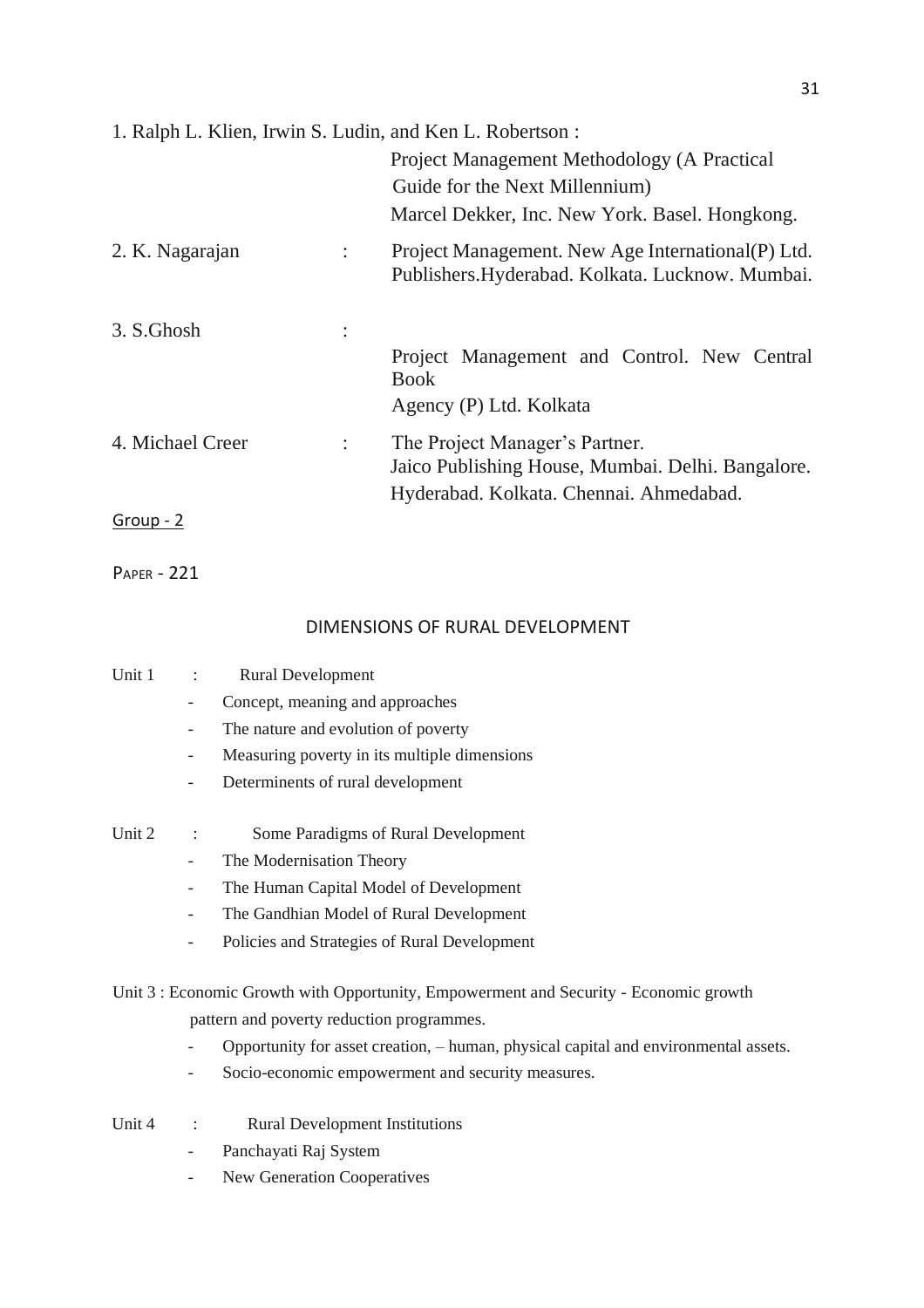- Non-Governmental Organisations
- Policy-Institutions Assets loop
- Institutions for Sustainable Development
- Business Model for Service Oriented Organisations
- Value Based Professional Management
- Unit 5 : Micro-Enterprise and Micro-Credit Delivery System
	- Micro-Enterprises for Self-sustainability for Rural Masses
	- Micro-Credit delivery through Self Help Groups (SHGs)
	- Essential Elements for Collective Action and Collective Responsibility for Sustainable Development
	- Linkage Development among Institutions
	- Credit Linkage Management

| 1. | Joan Magretta                               |                | What Management Is (How it works and why it's everyone's<br>business) Profile Books Ltd. Hatton Garden.<br>London. 2004.                                                                       |
|----|---------------------------------------------|----------------|------------------------------------------------------------------------------------------------------------------------------------------------------------------------------------------------|
| 2. | John M. Riley                               |                | Stakeholders in Rural Development. Sage Publications India<br>Pvt. Ltd New Delhi. 2002.                                                                                                        |
| 3. | Shivani Dharmarajan                         |                | NGO Development Initiative and Public Policy. Kanishka<br>Publishers, Distributors. New Delhi. 1998                                                                                            |
| 4. | K.G. Karmakar                               |                | Rural Credit and Self Help Groups. Sage Publications. New<br>Delhi. Thousand Oaks. London. 1999.                                                                                               |
| 5. |                                             |                | Karen Brock, Rosemary McGee and Richard Ssewakiryanga:                                                                                                                                         |
|    |                                             |                | Poverty Knowledge and Poverty Processess: A Case Study of<br><b>Ugandan National Poverty Reduction Policy (Research REport</b><br>53). Institute of Development Studies. England, August 2002. |
| 6. | Gerald M. Meier and<br>James E. Rauch       |                | Leading Issues in Economic Development.<br>Oxford University Press, New York. 2000.                                                                                                            |
| 7. | Somesh Kumar                                | $\ddot{\cdot}$ | Methods for Community Participation.<br>Vistaar Publications, New Delhi. 2002.                                                                                                                 |
|    | 8.Katar Singh                               | $\ddot{\cdot}$ | Rural Development (Principles, Policies and Management).<br>Sage Publications. New Delhi. Thousand Oaks. London.<br>1999.                                                                      |
| 9. | B.S. Bhatia, Prem Kumar:<br>and A.S. Chawla |                | Management of Rural Development.<br>Deep & Deep Publications. New Delhi.                                                                                                                       |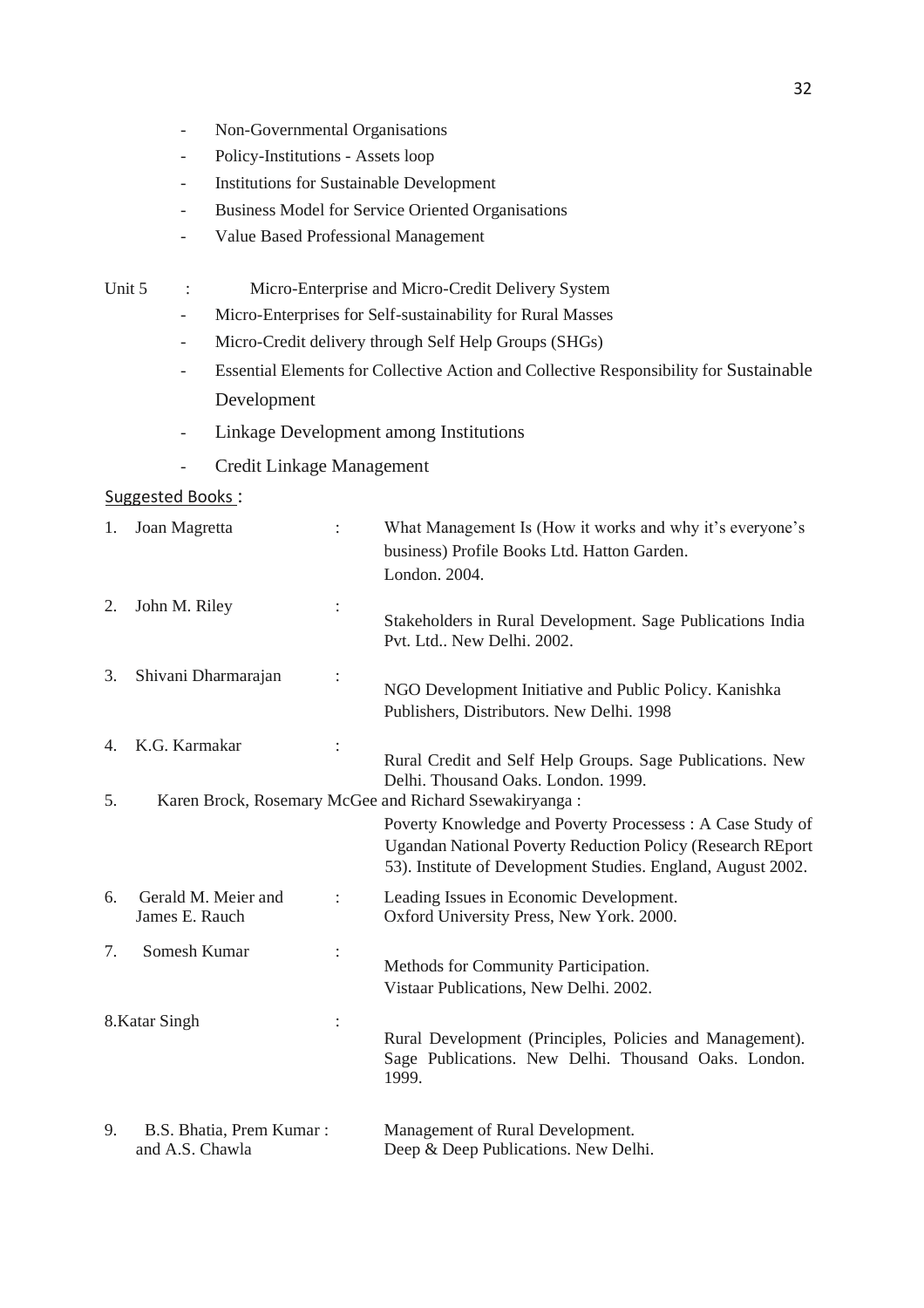| 10. B.S. Khanna                      | : | Panchayati Raj in India<br>Deep & Deep Publications. New Delhi.                                                     |
|--------------------------------------|---|---------------------------------------------------------------------------------------------------------------------|
| Reference Books:<br>World Bank<br>1. | ÷ | World Development Report - 2000/2001. (Attacking<br>Poverty). Oxford University Press. New York.                    |
| $2^{\circ}$<br>World Bank            |   | World Development Report 2003<br>(Sustainable Development in a Dynamic World) Oxford<br>University Press. New York. |
| Group - 2                            |   |                                                                                                                     |

PAPER - 222

#### RURAL RESOURCE MANAGEMENT

| Unit 1<br>Rural Resources |
|---------------------------|
|---------------------------|

- Conceptualisation
- Classification
- Resource Survey
- End result of Resurce Integration and Management

#### Unit 2 : Agro-based Resources

- Food Security Management
- Agro-based Business Agriculture, Dairy, Minor Forest etc.
- Agro-Entrepreneurship Development for Resource Mobilisation
- Unit 3 : Community Resources Management
	- Community Resources, Land water, forests, rivers, ponds, etc.
	- Conservation of national Resources and Bio-diversity
	- Community participation in Joint Forest Management, Disaster Managent, Watershed Management etc.
	- Role of NGOs, Panchayates, Cooperatives, Youth Clubs, Mahila Mandals, SHGs etc. in sensitisation and protection of community resources
- Unit 4 : Rural Technology Transfer
	- Identification of Appropriate Rural Technology